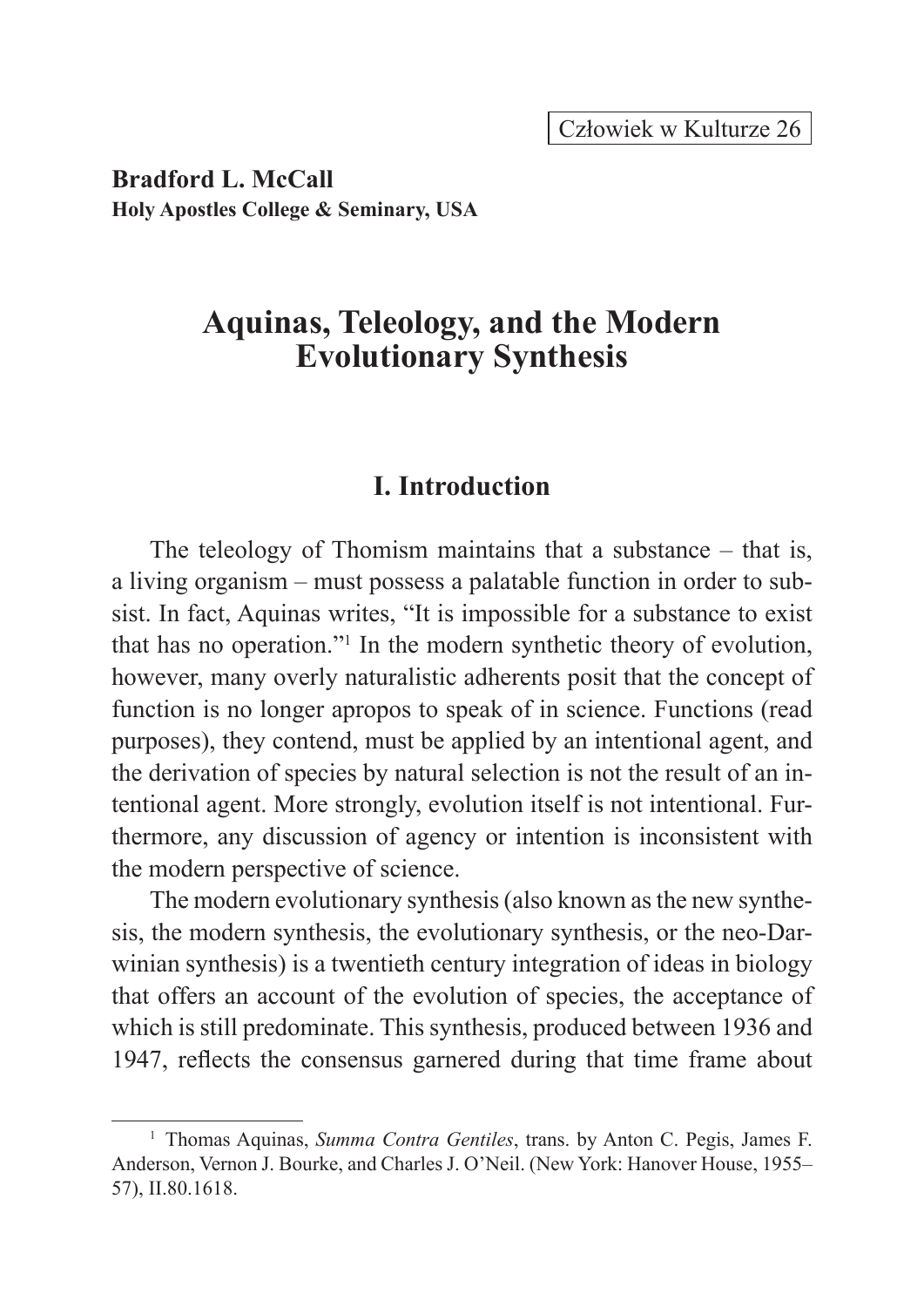how evolution occurs.<sup>2</sup> In the middle of the nineteenth century, evolutionary ideas by Charles Darwin were first generated (he published his work in 1859). Concurrently, though relatively unknown except in closely-related circles, the monk Gregor Mendel laid down the principles of discreet genetics. These developments of Mendel were rediscovered in the early twentieth century by a broad audience, and between 1918 and 1932, it was shown that Mendelian genetics were consistent with natural selection and gradualistic evolution.

The modern evolutionary synthesis is still, to a large extent, the paradigm in modern evolutionary biology.<sup>3</sup> Is Thomistic teleology<sup>4</sup> inconsistent with the modern synthetic theory of evolution? This is the large metaquestion that this essay will investigate. Aristotelian philosophy will be employed in this investigation, since Aristotle is the father of teleology<sup>5</sup> and his philosophical system relies on the concept of function, yet he does not posit an intelligent agent explicitly.<sup>6</sup> Instead, he maintains that "It is absurd to suppose that ends are not present [in nature] because we do not see an agent deliberating."7 He furthermore maintains that species, or rather essences, are descriptive manifestations in nature. Aquinas is faithfully Aristotelian in his metaphysics; however, he is also a theist. Thus, one must discern if Aquinas's teleology requires – or necessitates – his God. If this is the case, one has to further discern whether an intentional agent is compatible with the modern synthetic theory of evolution. If the two are incompatible, it may require a revision of

<sup>2</sup> Ernst Mayr, *The Evolutionary Synthesis: Perspectives on the Unification of Biology* (Cambridge, MA: Harvard University Press, 1998), 13.

<sup>3</sup> Ernst Mayr, *What Evolution Is* (New York: Basic Books, 2002), 270.

<sup>4</sup> Teleology, for Aristotle, can be summed up as "'That for the sake of which' is a thing's purpose, its end, the goal at which it aims." Owens, Joseph. "The Teleology of Nature in Aristotle." *The Monist* 52, (1968): 159–173.

<sup>5</sup> Aristotle conceived teleology: "nature is among the causes which act for the sake of something." Aristotle, *Physics* 2.8, 198b10.

<sup>&</sup>lt;sup>6</sup> Aristotle does not see final causality, or teleology, as a kind of preexistent, quasi-efficient cause pulling things toward certain goals (Fran O'Rourke, Aristotle and the Metaphysics of Evolution. *Review of Metaphysics* 58 [2004], 35).

<sup>7</sup> Aristotle, *Physics* 2.8 199b27-9.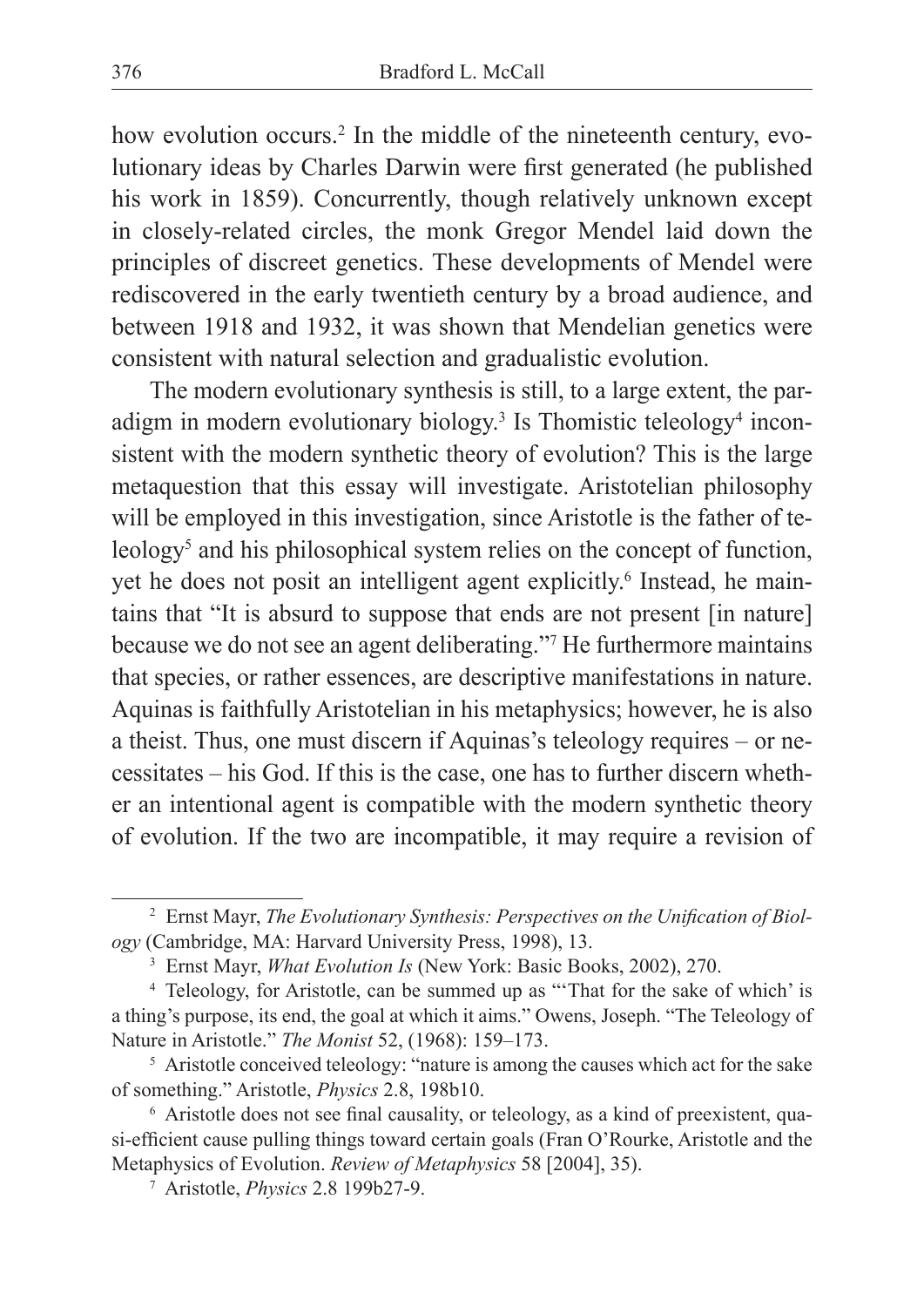Thomistic philosophy. I aver that Thomistic teleology is dependent on an intentional agent, but his division of the disciplines<sup>8</sup> allows for the modern synthetic theory of evolution to be cogently adhered to.

## **II. Aquinas Employs Aristotle's** *Physics*

Contrary to views that Thomistic commentaries on Aristotle's *Physics* are literal, and that Aquinas should be thought of as merely expounding Aristotelian views,<sup>9</sup> I contend that his "philosophical commitments and interests – the very problems posed for him by philosophy – differ radically from those of Aristotle."10 Aquinas adapted Aristotelian teleology by applying his distinct theological and philosophical flavors. Indeed, it is the position of Lang that Aquinas inverts the teleological formula of Aristotle, in effect reversing its ends. In his *Physics*, Aristotle begins with a definition of nature; what follows therein is an argument for the "broadest subject of physics."11 He ends with the unmoved mover in order to elucidate motion.<sup>12</sup> Arguments in regard to the unmoved mover are asserted so as to be an explanatory factor of nature. As such, nature is presented as the eventual subject of physics.<sup>13</sup> Aquinas reads Aristotle's arguments in a reverse manner, insomuch as where Aristotle delineates the purpose of the argument – nature – first, Aquinas advocates that the *Physics* reaches its pinnacle in God.<sup>14</sup> In

<sup>8</sup> Thomas Aquinas. "On Natural Science, Mathematics, and Metaphysics." *Expositio super Librum Boethii de Trinitate*, 2. Questions 5–6. Timothy McDermott, trans. *Aquinas: Selected Philosophical Writings*. Oxford: Oxford University Press, 1993, 7.

<sup>9</sup> Gilson, Etienne. *The Philosopher and Theology.* Cecile Gilson, trans. New York: Random House, 1962, 210–11.

<sup>10</sup> Helen S. Lang, "Aristotelian Physics: Teleological Procedure in Aristotle, Thomas, and Buridan." *The Review of Metaphysics* 42, No. 3 (1989): 570.

<sup>&</sup>lt;sup>11</sup> Helen S. Lang, *Aristotle's Physics and Its Medieval Varieties* (SUNY Series in Ancient Greek Philosophy) (New York: SUNY, 1992), 163.

<sup>12</sup> Lang 1989, 574.

<sup>13</sup> *Ibid*., 573.

<sup>14</sup> *Ibid*., 576.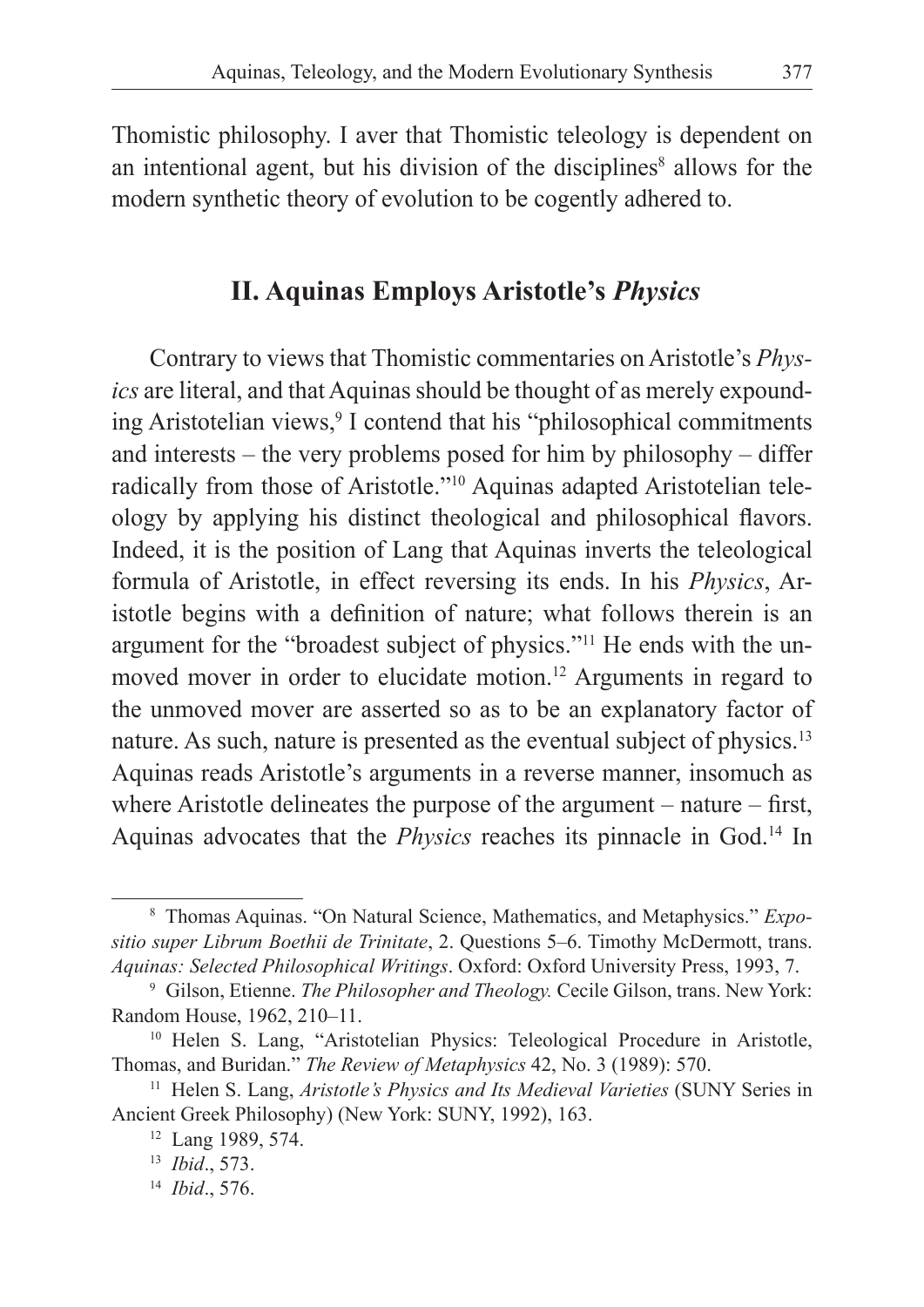doing this, Aquinas produces an inversion of the Aristotelian sequence, as Lang explains:

"For Aristotle, the books of the *Physics* do not progress toward an end; rather, the main thesis of each book is first; later books refer to what precedes because arguments become progressively narrower and more specialized. Physics is the science of things which are by nature; Aristotle intends within physics to establish his definition of nature, to develop the concepts required by it, and to solve objections which might be raised against it. But for Thomas, physics sets out from the most general effect in order to arrive at its most important cause. Thus, physics sets out from what Thomas calls mobile being… and culminates in the proof of an unmoved mover, called God."15

Aquinas reverses the intent of Aristotle's *Physics*, noting that it begins with the general and works toward the specific (as Lang says, "progressing toward an end"16) "in order to reach the first cause of motion in the universe, the unmoved mover of *Physics* 8, whom Thomas identifies as God."17 Aquinas depicts motion, the subject of physics, as created. Creation should be studied in regard to its first cause principally, which is God.18 So then, the study of physics concludes in and with God; further, the center of physics is to "reach God within the bounds of natural philosophy."19 As such, Aquinas's physics – and his teleology – are inseparable from God.

Among Medieval philosophers, there is no unanimity on whether God created the universe in stages over a linear period of time – that is, in succession – or all at once (but with some things, organic life specifically, being created "in potency").<sup>20</sup> Dun Scotus, for example, held to the view of "in potency". Indeed, he writes,

<sup>20</sup> Richard Cross, "Dun Scotus and Divine Necessity." In Robert Pasnau, (Ed.), *Oxford Studies in Medieval Philosophy*, Vol. 3 (Oxford: Oxford University Press, 2015), 130.

<sup>15</sup> *Ibid*., 579.

<sup>&</sup>lt;sup>16</sup> Lang 1992, 165.

<sup>17</sup> Ibid., 164.

<sup>18</sup> Lang 1989, 581.

<sup>19</sup> *Ibid*., 582.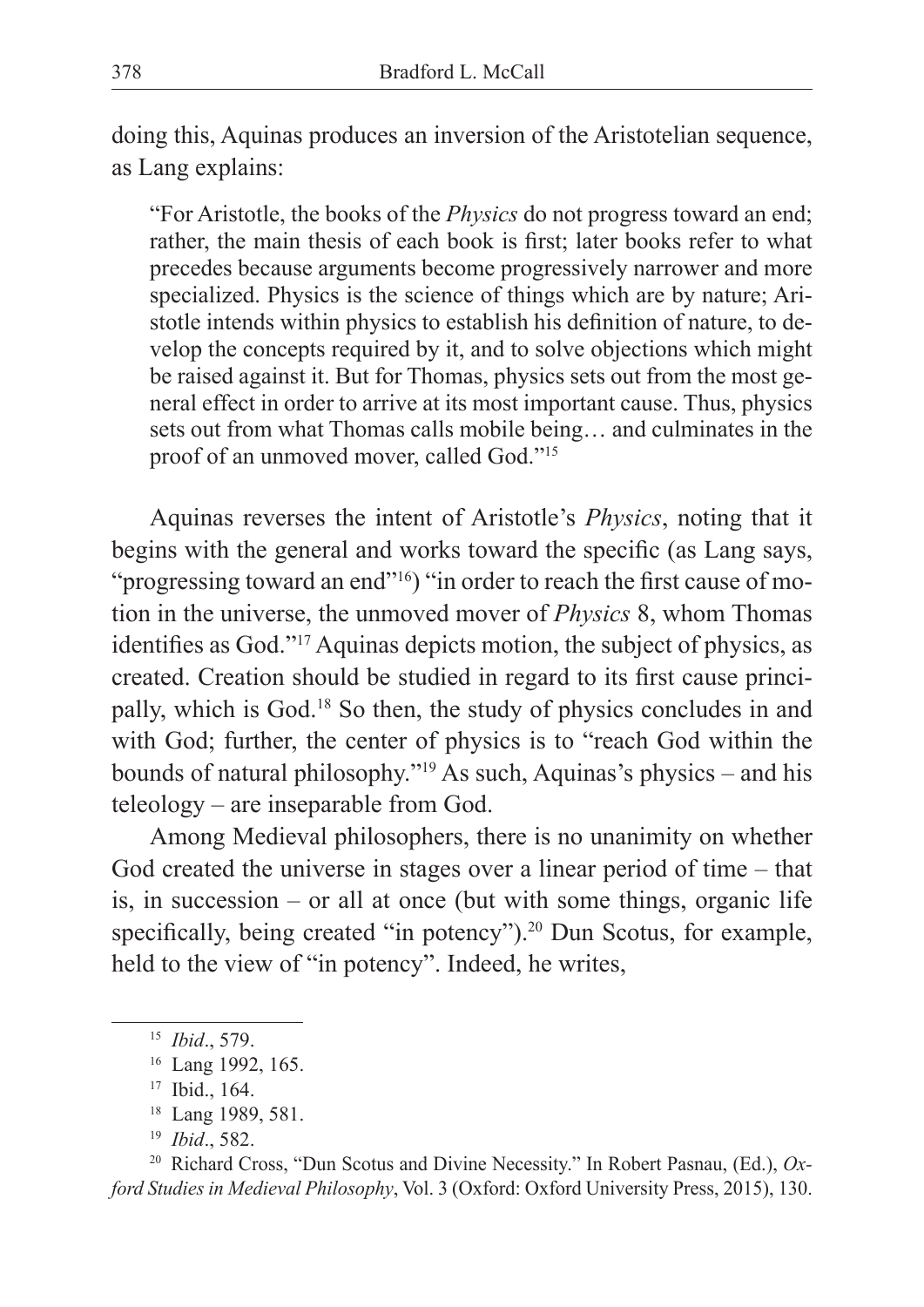"Something is said to be in potency in two ways: in one way, because it is the end term of a power [*potentia*], or is that to which the power is directed, and this is said to be objectively in potency (as the Antichrist, or whiteness that is to be generated, is said in one way to be a being in potency). In the other way, something is said to be in potency as the subject of a potency, or as that in which the potency is. And in this way something is said to be in potency subjectively, because it is in potency to something but not yet perfected by it (as a surface that is to be made white)."<sup>21</sup>

Aquinas believed that these two views – succession or in potency – could be reconciled with each other, and even accepted them both. His intellectual perspective in this matter serves as a model to follow for contemporary scholars' approach to the putative "war" between science and religion. We would do well to follow his lead.<sup>22</sup>

## **III. Teleology: Existence and Operation**

As mentioned earlier, Aquinas's teleology is essential to understanding his science. He writes, "no substance is deprived of its proper operation"23 because of the order in nature. He says further, "Noth-

<sup>21</sup> Dun Scotus, *Lect*. II, d. 12, q. un., n. 30 (Vatican, XIX, 80); translation from Richard Cross, "Duns Scotus on Essence and Existence." In Robert Pasnau, ed. *Oxford Studies in Medieval Philosophy*, Vol. 1 (Oxford: Oxford University Press, 2013),  $191-192$ .<br><sup>22</sup> "A positive dialogue is necessary, not least because the way each subject an-

swers its own questions must bear some fitting relationship to the answers offered by the other, if it is indeed the one world of reality that both are seeking to speak about. There will be no strict logical entailment between the two sets of answers, but there certainly needs to be a certain degree of consonance. How? and Why? are distinct questions, but the forms of their answering must fit compatibly together" (John C. Polkinghorne, *Theology in the Context of Science* [New Haven, Conn.: Yale University Press,

<sup>2009], 97–98). 23</sup> Thomas Aquinas (1983). *Quaestiones Quodlibetales.* Sandra Edwards, trans. Mediaeval Sources in Translation, 27. Toronto: Pontifical Institute of Mediaeval Studies, *QQ* 3.9.Ic.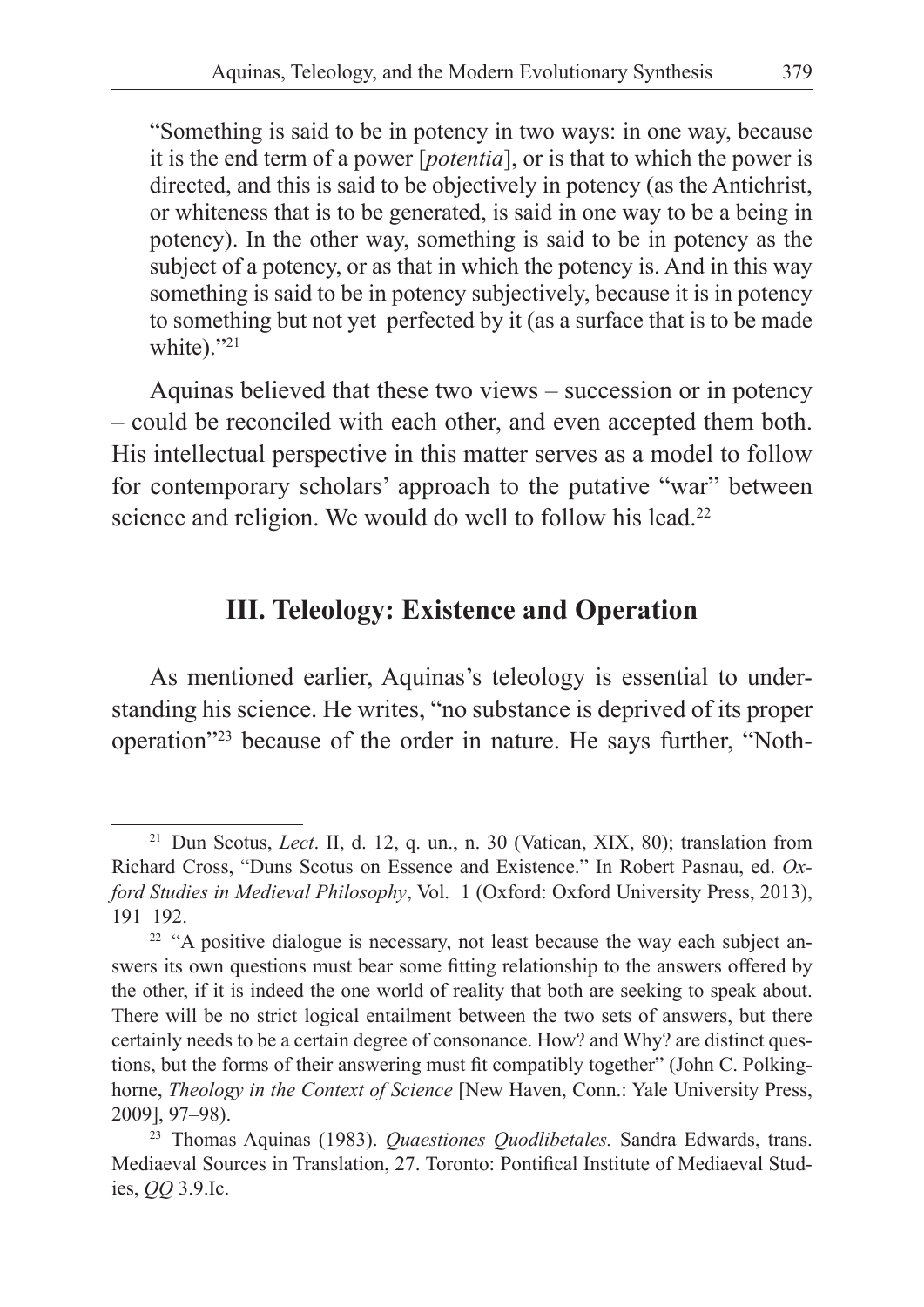ing is idle or pointless in nature"24 because, as Pasnau notes, "nature wouldn't consign a substance to idle existence."25 Nature, according to Aquinas's teleology, has no "reason to allow idle substances, extant but incapable of actually functioning."26 Therefore, existing substances must have a function.<sup>27</sup>

Aquinas here is directly applying Aristotle's teleology. He states, "The Philosopher says in De caelo II (268a8) that every thing is for the sake of its operation; hence, if a thing remains, its operation remains. This is also what Damascene says, that no substance is idle."28 Aquinas stipulates that this means "the operation of any thing serves at its end, being what is best in it [and that] nature will bring about the best possible result."29 This seemingly means that if something cannot continue to operate, it cannot continue to exist – which appears contrary to the modern evolutionary synthesis, as things like organs and structures persist long after their function is exasperated, as long as they do not have an associated biological cost.

For Aquinas, extricating existence from life is absurd, because things do not simply exist – they exist as certain types of things, with particular types of operations. Indeed, "To live just is to exist in a certain way… to function in a certain way."30 Consequently, if an entity or thing's operation cannot be implemented, it cannot exist, because existence is not a property entities and things have in addition to their other characteristics and capacities. He writes, "For a thing to exist

<sup>24</sup> Thomas Aquinas (1920). *Summa Theologiae of St. Thomas Aquinas*. Literally Translated by the Fathers of the English Dominican Province, Second and Revised Edition, *ST* 88.1 obj 4.

<sup>25</sup> Robert Pasnau, (2002). *Thomas Aquinas and Human Nature.* Cambridge: Cambridge University Press, 370.

<sup>26</sup> *Ibid*., 371.

<sup>27</sup> Thomas Aquinas (1955–57). *Summa Contra Gentiles*. Anton C. Pegis, James F. Anderson, Vernon J. Bourke, and Charles J. O'Neil, trans. New York: Hanover House, *SCG* II.97.1823.

<sup>28</sup> IV *Sent* 50.1.1 sc I

<sup>29</sup> *QDV* 19.1c

<sup>30</sup> Pasnau 2002, 370.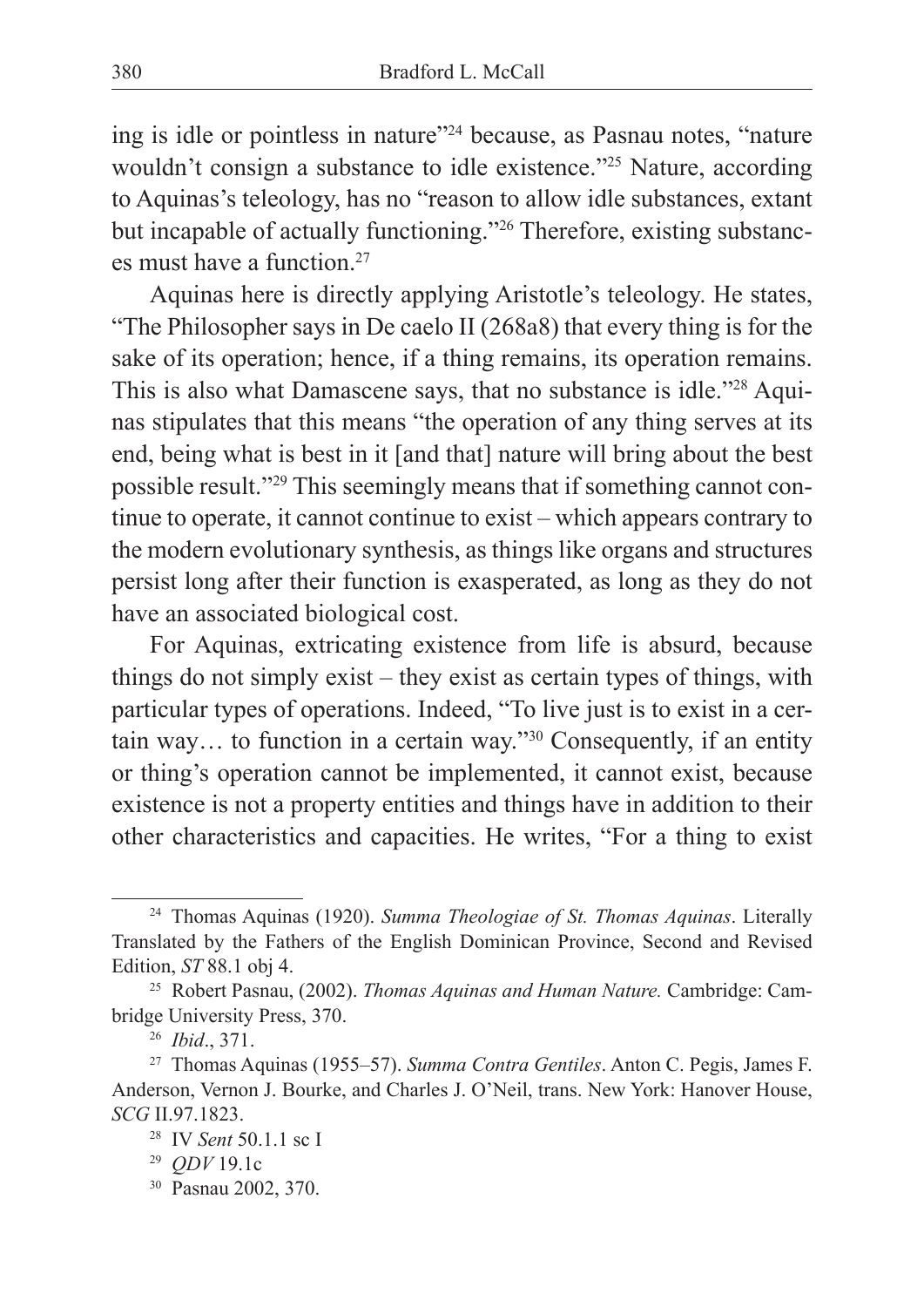just is for it to act in one way or another;"<sup>31</sup> accordingly, ceasing to function means ceasing to exist for substances. And note that an organism is a substance, when substance is understood as something that subsists, as an underlying subject of accidents.<sup>32</sup> As the subject of accidents, substance is an indispensable notion to any theory of change, including that of the modern evolutionary synthesis.

Aquinas uses Aristotle's notion of hylomorphism, which means "matter" (*hylos,*) and "form" (*morphos*) – terms that Aristotle borrowed from Plato and his parable of the cave in *The Republic*. Aristotle contended that no matter exists without corresponding to a form, and no form can exist without having a presence in matter. Thus, Aristotle taught that the body cannot persist without the soul, and the soul cannot persist without the body, which in effect means there is no afterlife. Aquinas was not as emphatic regarding form and matter's inseparability. As a Dominican priest, Aquinas held high regard for Scripture, which seems to indicate that a separation of soul and body is possible.<sup>33</sup> Nevertheless, Aquinas uses the concept of hylomorphism to explain change in general, which entails a potentiality to become an actuality.

While Aquinas's understanding of hylomorphism accounts for accidental change, the biological concept of evolution necessitates substantial change. In the event of accidental change, there is a basic substance that remains the same, allowing for the accidents to vary. It seems to me as if this method could be cogently applied to substantial change. For substances, there is no underlying thing which remains while allowing for change. A substance, therefore, may come into existence or cease to exist, but it cannot change, as per se, since it has no subject of the change. Living bodies have substance because of their substantial form. Substantial forms change in accident, but they cannot change their very essence, according to Aquinas. Indeed, "In

<sup>31</sup> *Ibid*.

<sup>32</sup> *Ibid*., 48.

<sup>&</sup>lt;sup>33</sup> For example, Matthew 10:28 avers that the body and soul are not mutually dependent.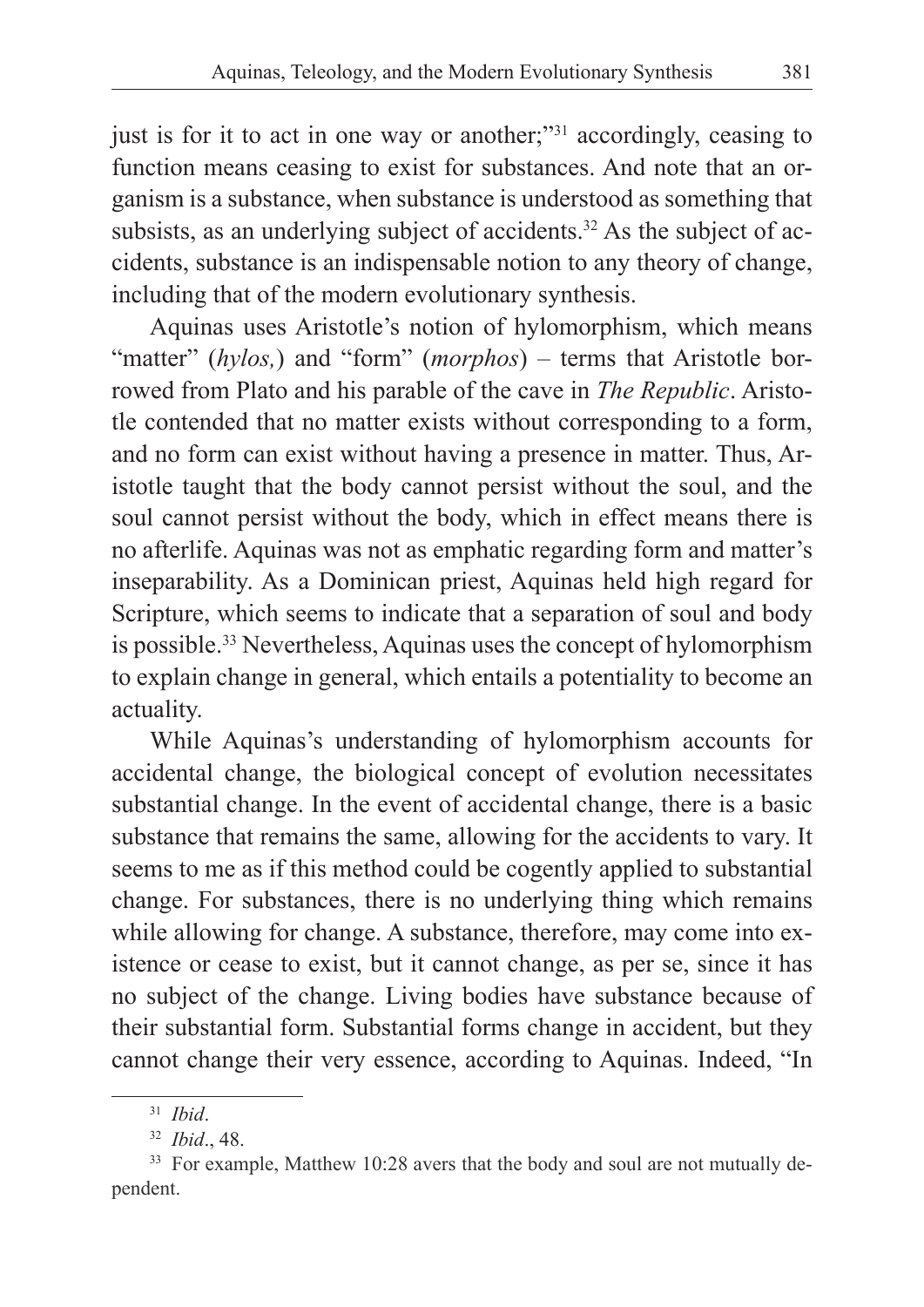a substantial change, the substance itself simply comes to be, or ceases to be."<sup>34</sup> Thus, there is no possibility for a form to change within Aquinas's hylomorphic system.

However, with Pasnau, it is my contention that hylomorphism provides the avenue for a Thomistic explanation of biological evolution.35 "[A] thing's mode of operation follows its mode of existence," <sup>36</sup> which indicates that a change in operation causes a change in mode, because "how a thing operates depends on how it exists."37 Therefore, to have a different mode of existence is to undergo an alteration of what a thing is. When a biological organism, for example, morphs so much that it no longer has any consistency with its ancestral line, and has a profoundly different function of life as well, then a different species emerges.<sup>38</sup>

Aquinas's theory of universals, and how it navigates the notion of vagueness, is instructive for biological evolution. He accepts the Aristotelian definition of a universal, which indicates that a universal (that is, an essence or substantial form<sup>39</sup>) is something that is naturally appropriate to exist in many things and which is also predicated of many different things. Aquinas accepts that universals are dependent on mind, as they are made by intellect and therefore exist only in the

<sup>34</sup> Ralph McInerny and John O'Callaghan, "Saint Thomas Aquinas." *The Stanford Encyclopedia of Philosophy* (Winter 2010 Edition), ed. by Edward N. Zalta. http://plato.stanford.edu/archives/win2010/entries/aquinas. Accessed 10/6/16.

<sup>35</sup> Pasnau 2002, 370.

<sup>36</sup> *Ibid.,* 373.

<sup>37</sup> *Ibid*., 372.

<sup>&</sup>lt;sup>38</sup> Note that I am here using the term "emerge" in a distinctly philosophical sense to refer to the biological concept of emergence theory, as delineated by Philip Clayton in *Mind and Emergence: From Quantum to Consciousness* (Oxford: Oxford University Press, 2006), and in Philip Clayton, *The Re-Emergence of Emergence: The Emergentist Hypothesis from Science to Religion* (Oxford: Oxford University Press, 2008). I have extended Clayton's concept of emergence in several peer reviewed articles in 2007,

note. 39 S. Marc Cohen, "Aristotle's Metaphysics." *The Stanford Encyclopedia of Philosophy* (Summer 2012 Edition), ed. by Edward N. Zalta. http://plato.stanford.edu/archives/sum2012/entries/aristotle-metaphyics. Accessed 10/7/16.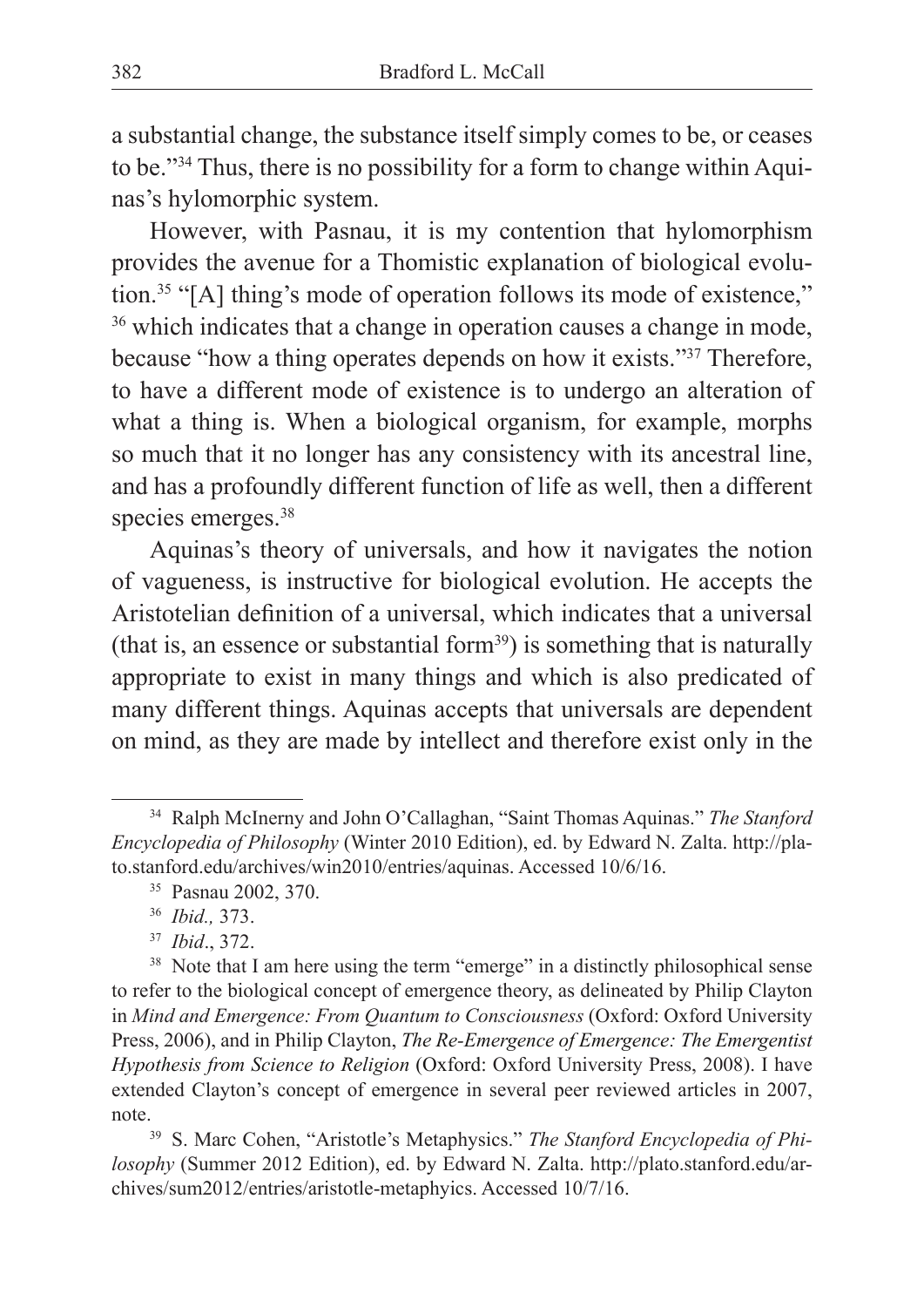intellect, but they also maintain a truth about the world by corresponding to what exists in the world.40

#### **IV. Teleology and Intention**

Thomistic philosophy is fundamentally teleological, a view that some scholars of science and philosophy argue is incompatible with our understanding of the natural environ. Teleology, assumed to be intentional, is "purposive or goal-directed activity," which when applied to nature means that "purposive activity is present and asks how the activity is to be identified and described."<sup>41</sup> Nature itself is  $-$  for the purposes of study – "mobile things."42 Motion is a kind of change, and within the Aristotelian system of thought, explanation of change requires matter and form. These two components, matter and form, are "constituted by nature."<sup>43</sup> Aristotle notes, "And since 'nature' means two things, the matter and the form, of which the latter is the end, and since all the rest is for the sake of the end, the form must be the cause in the sense of 'that for the sake of which.'"44

Within the hylomorphic system, form is the final cause, as it "in its structural role is the intelligible content of the thing, and in its primary or basic occurrence in the thing it serves as the focal point towards which all else is directed."<sup>45</sup> Aristotle uses the example of mind when recounting nature, because mind coordinates activity by means of intention. "For nature, like mind, always does whatever it does for the sake

<sup>40</sup> Robert Pasnau and Christopher Shields (2004). *The Philosophy of Aquinas*. Boulder, CO: Westview Press, 73–74.

<sup>41</sup> Joseph Owens, (1968). "The Teleology of Nature in Aristotle." *The Monist* 52, No. 2, 159.

<sup>42</sup> *Ibid*.

<sup>43</sup> *Ibid.,* 160.

<sup>44</sup> Aristotle, *Physics* 2.8; 199a30-34; Johnson, Monte Ransome (2005). *Aristotle on Teleology.* Oxford: Clarendon Press, 64.

<sup>45</sup> Owens 1968, 161.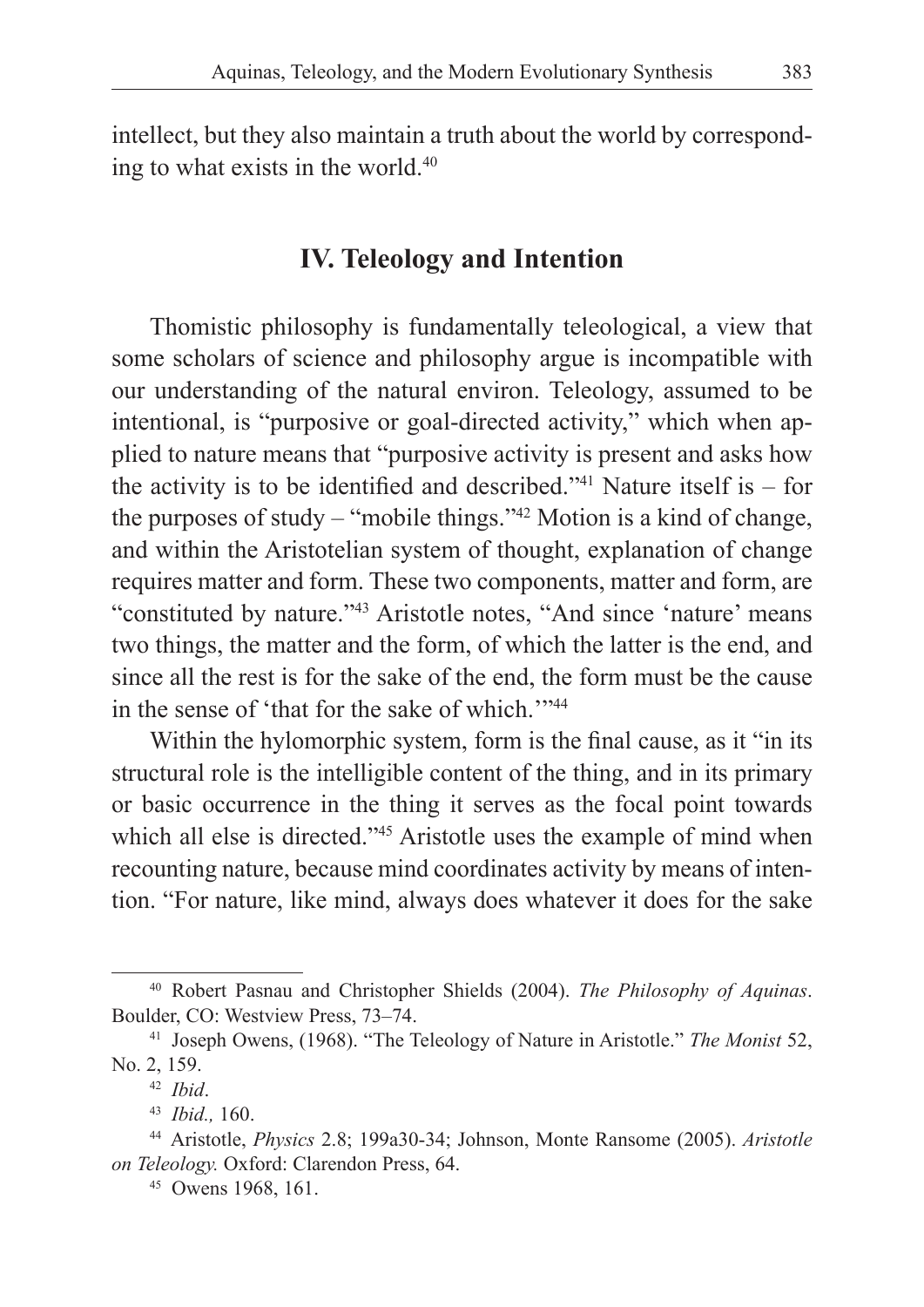of something, which something is its end."46 Nature acts hierarchically, leading, if you will, all individual organs within a body toward the whole of the body, and an individual human toward reproduction of another individual.47 Aristotle stipulates that nature is akin to an intelligent entity, "Yet for him nature as such is not endowed with intelligence, nor is there any outside demiurge or world soul or creator to do the directing."48 Ayala states that "Final causes, for Aristotle, are principles of intelligibility."49 Aristotle does not think that final causation requires justification, since it is a fundamental feature of the natural world.

Aristotle states that final causes are inherent in the natural order, but these do not require explanation by reference to some divine designer, as they are immanent within nature.<sup>50</sup> Aquinas disagrees with Aristotle, as he contends that final causes<sup>51</sup> do in fact require ultimate explanation, and he argues that the explanation for these final causes is a divine intellect. The evidence that Aquinas provides for this claim is cause-effect relationships. Thomistic teleology is straightforward, as "Every agent acts for an end: otherwise one thing would not follow more than another from the action of the agent, unless it were by chance."52 By agent, Aquinas means anything that serves as an efficient cause, insomuch as that within the agent there is some potentiality to cause a specific effect. Whenever cause-effect relationships are evident in nature, Aquinas posits a final cause as the producer of the effect. So then, Aquinas necessitates an explanation whereas Aristotle

<sup>46</sup> Aristotle, *De Anima* II, 4,415b16-20.

<sup>47</sup> Owens 1968, 162.

<sup>48</sup> *Ibid.,* 170.

<sup>49</sup> Francisco J. Ayala, "Teleological Explanations in Evolutionary Biology." *Philosophy of Science* 37, No. 1 (1970): 14.

<sup>50</sup> Christopher Shields, *Aristotle* (New York: Routledge, 2007), 82.

<sup>&</sup>lt;sup>51</sup> The present day crisis in divine action results from a shift in the notion of causation. In premechanistic science, that which was dominated by Aristotle, a component of final causation was included in every event, in addition to that of efficient, formal, and material causes (Philip Clayton, *God and Contemporary Science* [Edinburgh: Edinburgh University Press, 1997], 189).

<sup>52</sup> *ST* I, Q 44, Art. 4.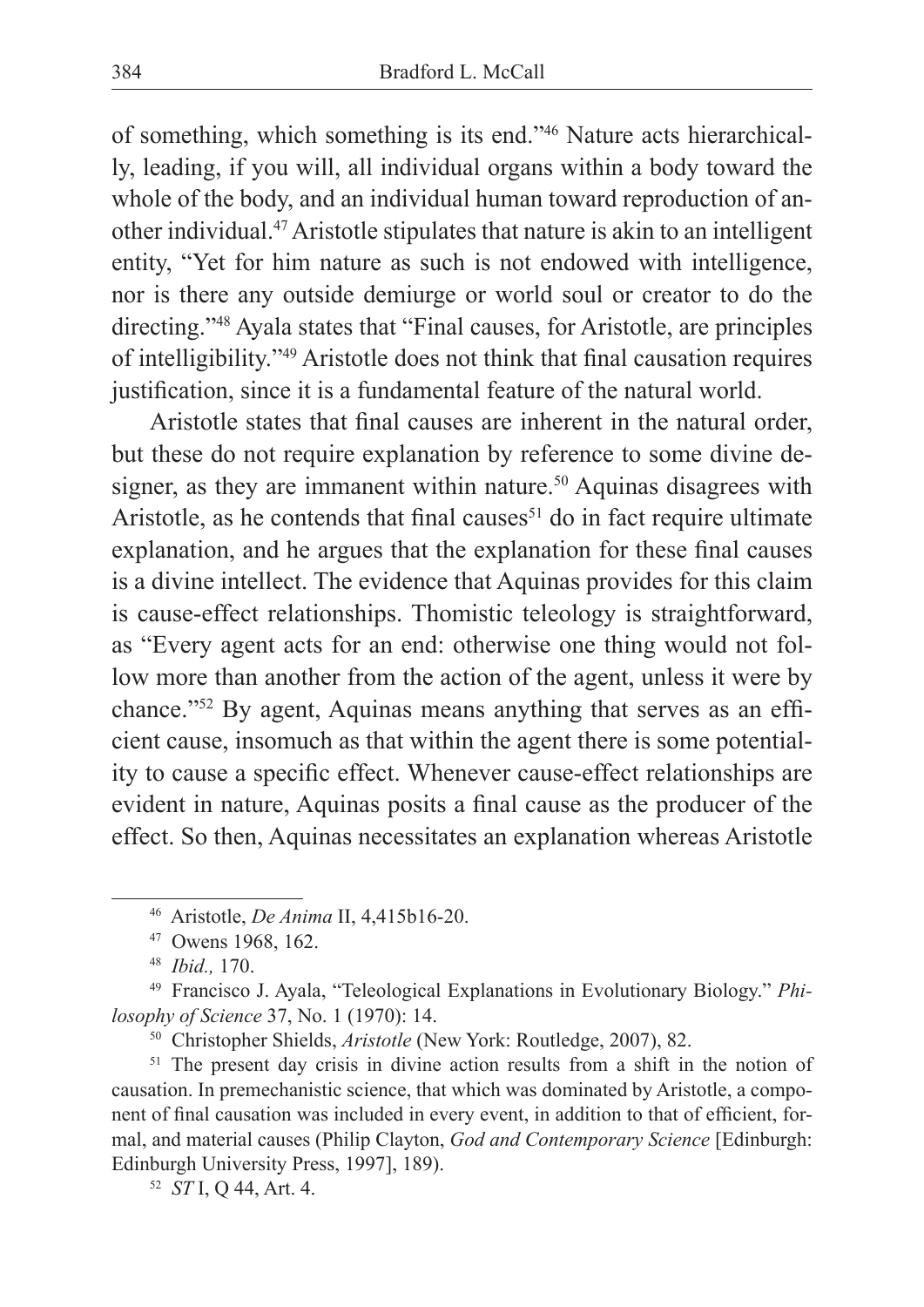does not; indeed, Aquinas states that the effect produced by the cause needs to actually subsist in some way. This effect does not subsist in the natural world  $-$  it is simply pointed to by the cause  $-$  and it does not exist in the world of forms, so it must exist in an intellect, which could be seen to be as outside<sup>53</sup> of the natural world  $54$ .

When Aquinas argues for the existence of God based on both the order of and purpose in nature, he points out that natural things have intrinsic intelligibility and directedness in behavior. We can understand nature because of its order. The reason that nature is cognizable, the reason we can trust our use of empirical evidence and the reason we can detect natural laws that explain the physical, is because of its internal purpose, which is present due to its source in God. God builds from within. Nature is cognizable by causes discoverable in it, and these causes necessitate divine agency. Indeed:

"The evidence for God's Creation of the natural universe is the known fact – a fact that we know on the basis of our scientific research – that natural things are intelligible. If they are intelligible, they are so as the products of nature – that is, they are intelligible in terms of their natural causes. If this is true of the totality of natural things, then there must be some ultimate source of this intelligibility – there must be some ultimate cause for the being of any and all natural things. This ultimate source for the being and intelligibility of nature cannot be yet another natural thing. It must be something outside of nature that has the power to produce the totality of nature and does not itself require a cause. Both the existence and intelligible order of the natural universe, therefore, show that it exists because of an ultimate cause: God the Creator."<sup>55</sup>

<sup>53</sup> Edward Feser, *Aquinas* (Oxford: One World Publications, 2009), 112.

<sup>&</sup>lt;sup>54</sup> I cannot agree with this point made by Feser, since I adhere to a panenthiestic metaphysic which pictures God as inherently immanent within the world; in the words of Arthur Peacocke, as cited by Cooper, God is seen, in the panentheistic vision, as working "in, with, and under natural processes " (Arthur Peacocke, as cited in John W. Cooper, *Panentheism – The Other God of the Philosophers: From Plato to the Present* [Grand Rapids, MI: Baker Academic, 2006]), 310.

<sup>55</sup> Tkacz 2008. Section: "Out of Nothing at All." Aquinas vs. Intelligent Design. *Catholic Answers Magazine* 19, No. 9. http://www.catholic.com/magazine/articles/ aquinas-vs-intelligent-design. Accessed 10/9/16.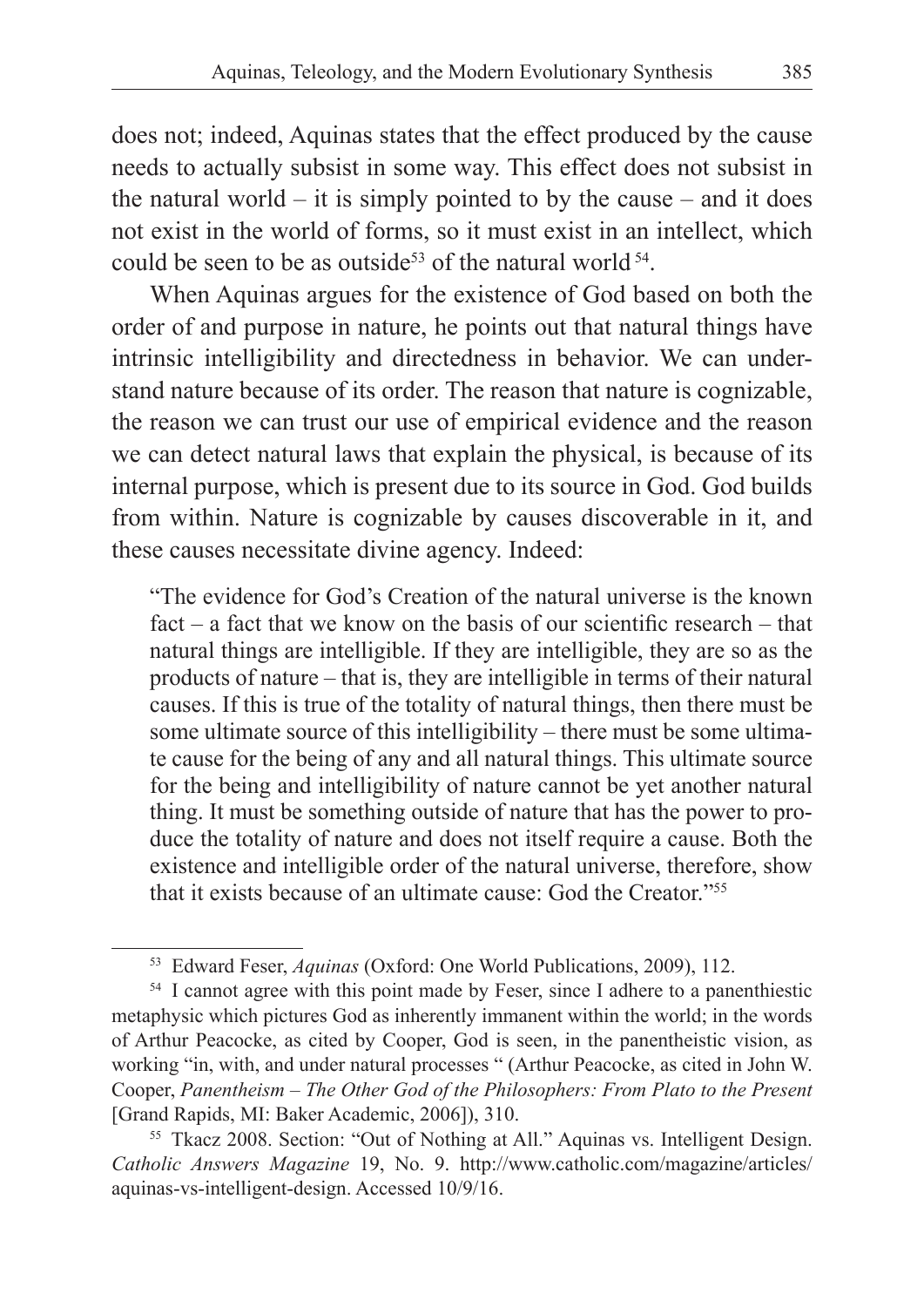However, Aquinas also depicts that there are aspects of the world in general that are immaterial and necessitate non-physical explanations.

## **V. Atheistic Evolution and the Problem of Teleology**

It is sometimes stated that all things natural will ultimately be explained by physics. Indeed, various philosophers of science maintain that scientific forms of explanation are the "whole story," adequate to explain the entirety of human experience.<sup>56</sup> Thomas Nagel, akin to Aristotle, poses teleology without a divine agent. Instead, he avers there are things that cannot be explained physically. He does acknowledge that evolution occurs and that consciousness evolved from non-conscious life. Nagel contends that the area of the intentional cannot be accounted for by what he calls "scientific naturalism"57 and Plantinga calls "Darwinist materialism."58

Nagel posits a natural teleology (one in which he explains is "a cosmic predisposition to the formation of life, consciousness, and the value that is inseparable from them"59) that offers a non-reductionist account of non-physical things such as consciousness and reason. This account avers that "in addition to the laws governing the behavior of the elements in every circumstance, there are also principles of self-organization or of the development of the complexity over time that are not explained by those fundamental laws," which is a form of a variety emergence.<sup>60</sup> This natural teleology contains laws that de-

<sup>56</sup> John O. Reiss, *Not By Design: Retiring Darwin's Watchmaker* (Berkeley: University of California Press, 2009), 147.

<sup>57</sup> Thomas Nagel, *Mind and Cosmos* (Oxford: Oxford UP, 2012), 68.

<sup>58</sup> Alvin Plantinga, "Why Darwinist Materialism is Wrong." *The New Republic.*  November 16, 2012. Plantinga maintains the thesis of Darwinist Materialism is "what there is in our world are the elementary particles described in physics, together with things composed of these particles" (3). Accessed 10/8/16.

<sup>59</sup> Nagel 2012, 123.

<sup>60</sup> *Ibid.,* 59.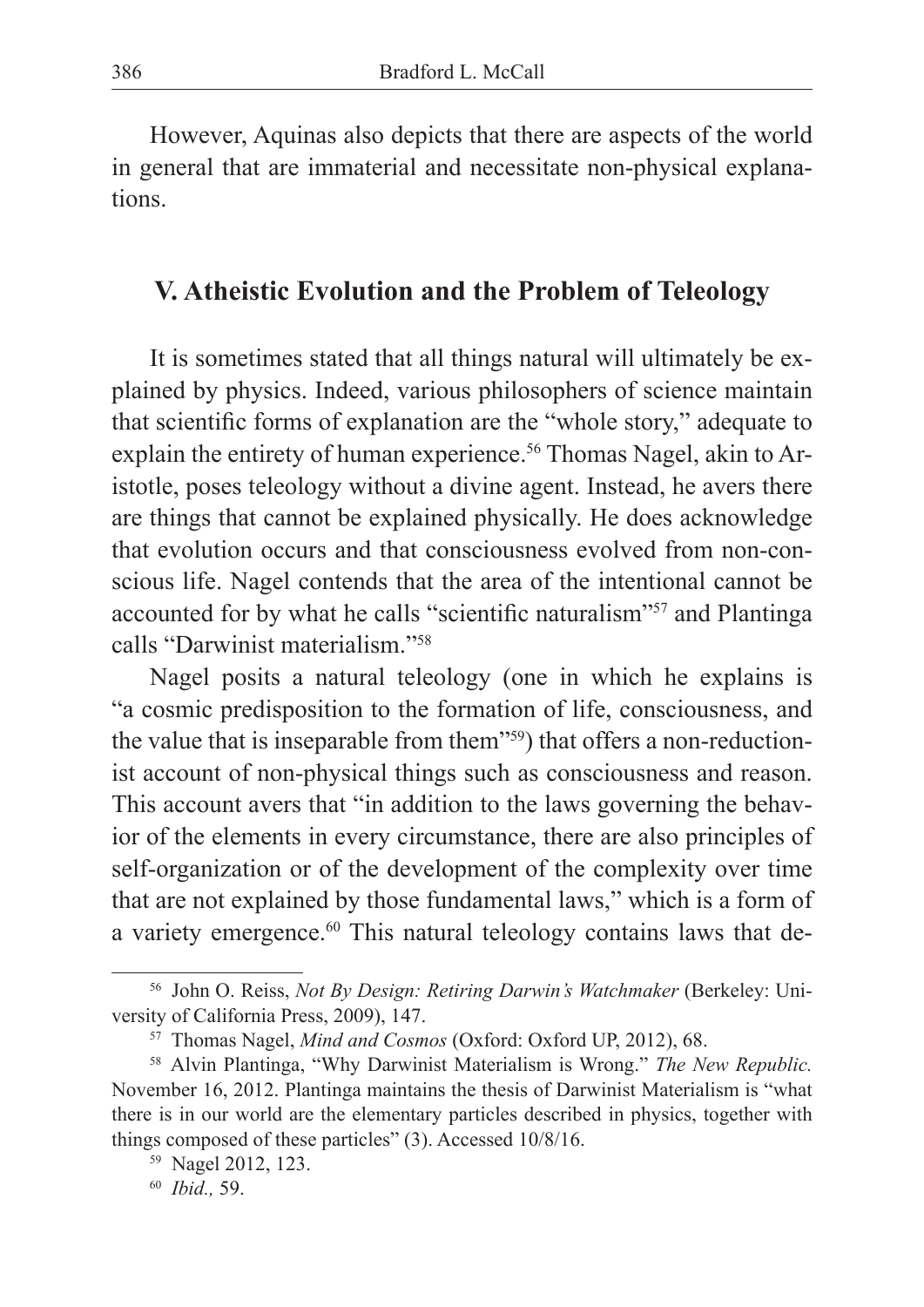scribe "the development of an organization over time."<sup>61</sup> Teleological explanation is applicable to this world, and supplies principles that constrain "temporally extended development," and are "an irreducible part of the natural order."62 In contrast, non-teleological accounts furnish explanations that are in terms "of how each state of the universe evolved from its immediate predecessor."<sup>63</sup>

Natural teleology explains the existence of life as not being a cosmic accident but rather "something to be expected, or at least not surprising… [something] made likely by physical law."<sup>64</sup> It is a directed course toward an outcome. Nagel contends that this hypothesis is "congruent with atheism" but is also available for a theist. Nagel claims that "a theist who believes God is ultimately responsible for the appearance of conscious life could maintain that this happens as part of a natural order that is created by God, but that does not require further divine intervention."65 In my opinion, this is what Aquinas also held. Indeed, Thomistic philosophy also makes claims regarding the limits of causal explanations. Indeed, his teleological concept that "nature does nothing in vain" explains this conception, and according to him, there are certain things which must be explained teleologically. One example is human consciousness, which is a quandary to naturalism as it is intentional. Can evolutionary processes explain what consciousness is? In review of the current state of the philosophy of science, the answer is no.

For Aquinas, "the inviolable unity of mind, brain, and body" is a foundational conception of intention.<sup>66</sup> Freeman maintains that intention is necessary to "fill the explanatory gap between electrophys-

<sup>65</sup> *Ibid.,* 95.

<sup>66</sup> Walter J. Freeman, "Nonlinear Brain Dynamics and Intention according to Aquinas." *Mind and Matter* 6, No. 2 (2008): 207.

<sup>61</sup> *Ibid.,* 66.

<sup>62</sup> *Ibid.,* 93.

<sup>63</sup> *Ibid.,* 92.

<sup>64</sup> *Ibid.,* 89.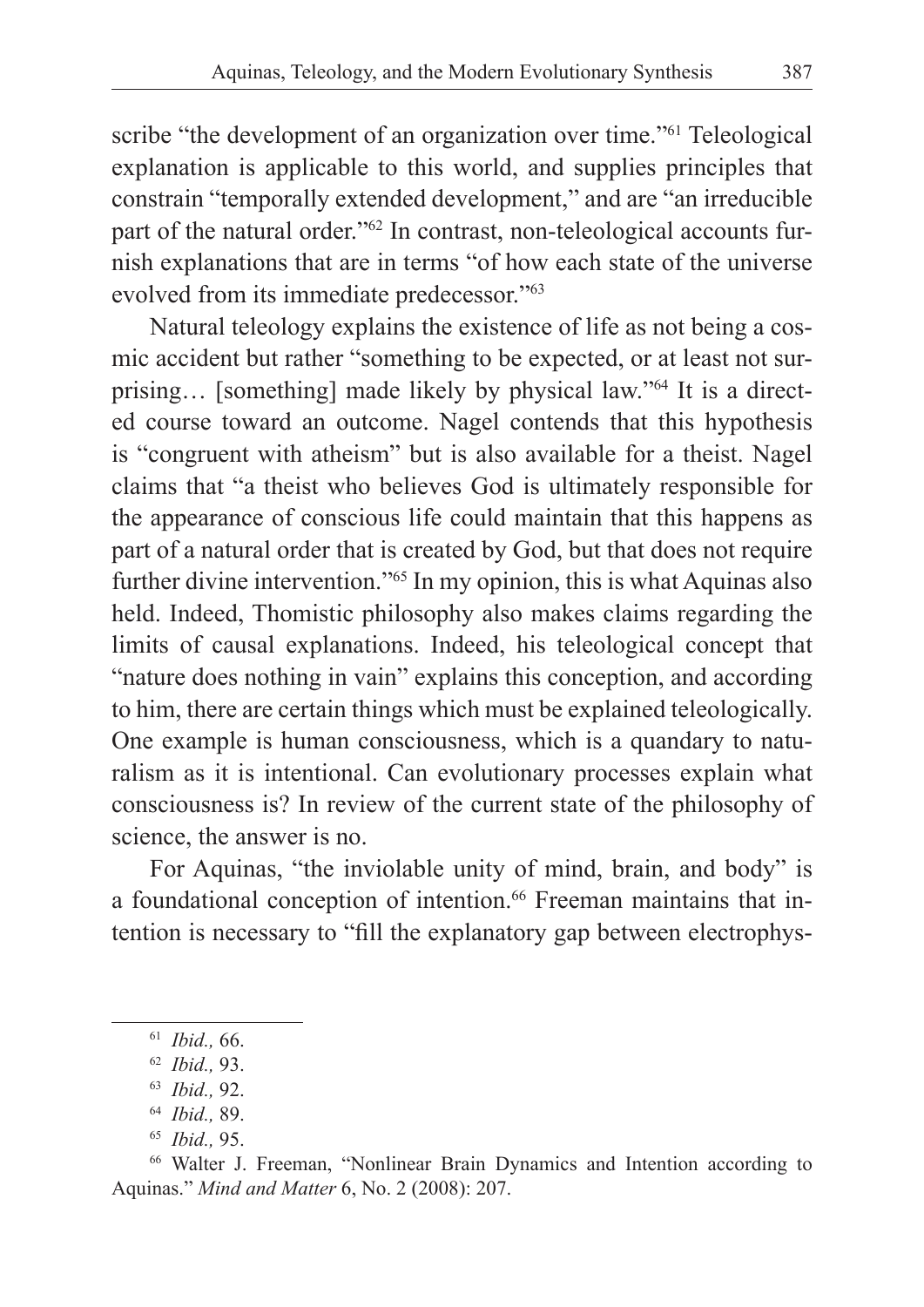iological data" and goal-directed behavior.<sup>67</sup> Thomas recognized this gap in his work on cognition, positing:

"the distinction between matter, which has unique and individual forms, here and now, that are not accessible to knowledge versus the intellect, which has classes of forms that are abstracted from matter, and that do not exist in matter. It is precisely the forms of material things that the intellect knows: it knows what each material being is, and each material thing is what it is because of its form."68

Although Aquinas recognized the necessity of accounting for the immaterial aspects of human life, he was able to reconcile the existence of randomness within the creation of his God.

#### **A. Chance and Teleology**

Physicalist philosophers of science argue that evolution cannot be described as teleological, contending this is true because of the random nature of evolution by natural selection. Moreover, some contend that the foundational concept of chance<sup>69</sup> within evolution is contrary to the notion of a divine plan. Random – read chance – events are responsible for genetic modification, which along with natural selection is the means by which evolution occurs, and it appears that randomness is incompatible with Thomistic philosophy. However, Aquinas accepts the presence of chance within his system, and considers it consistent with God's design. Indeed, Aquinas maintains that God intends the existence of chance within the natural environ, and that it provides the opportunity for variation. As such, the source of genetic mutation, which is derived by chance, is consistent with the idea of divine intention. Aquinas sees chance as an accidental cause (*causa per accidens*), not

<sup>67</sup> *Ibid.*, 210.

<sup>68</sup> *Ibid.*, 213.

<sup>69</sup> William Wallace describes chance as "an interference between, or an intersection of, two lines of natural causality not determined, by the nature of either, to interfere with one another" (William A. Wallace, *Elements of Philosophy: A Compendium for Philosophers and Theologians* [New York: Alba House, 1977], 47).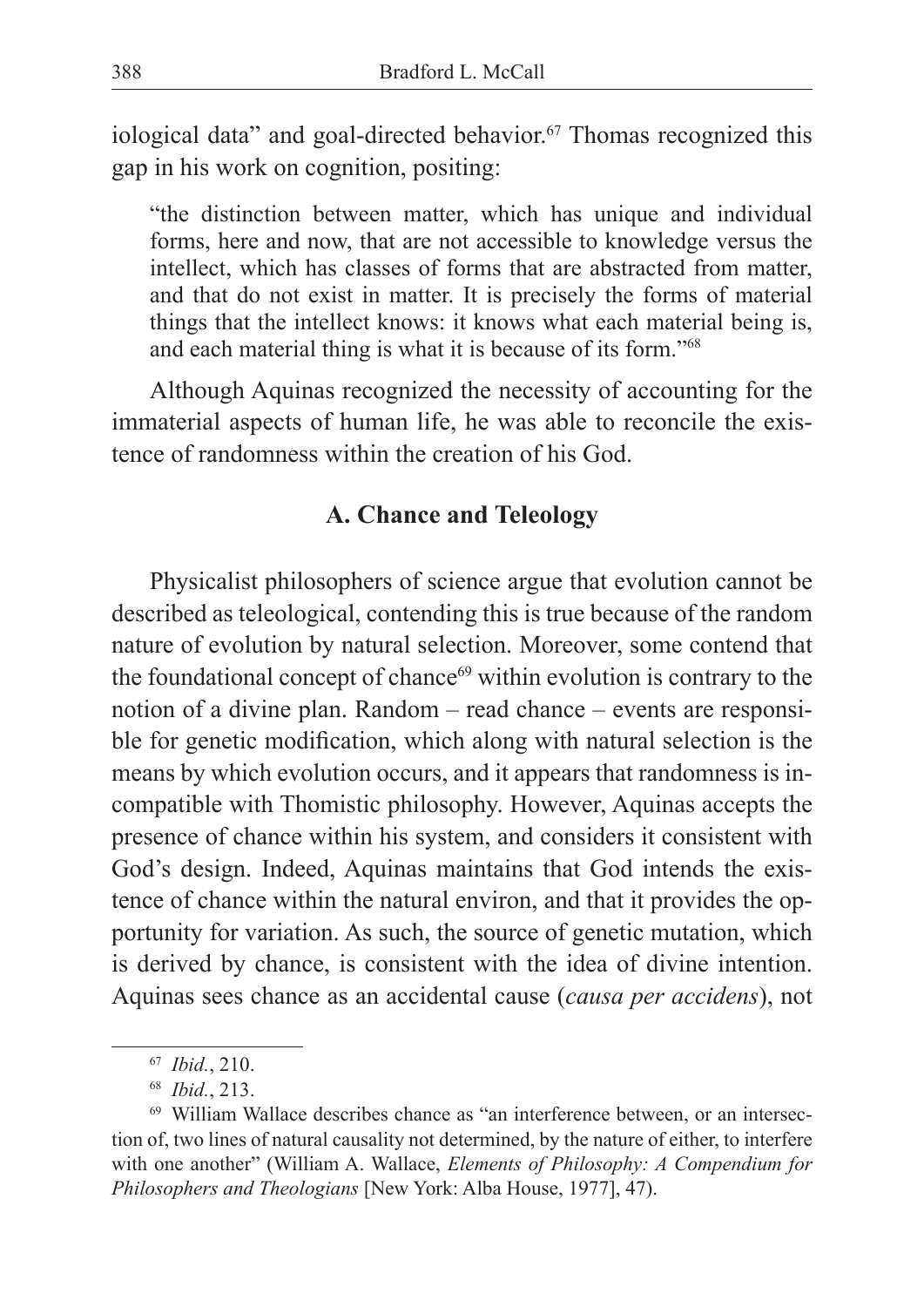a proper cause (*causa per se*).70 Chance is a real feature of the world, according to Aquinas. Indeed, he thinks that that "it would be contrary to the character of divine providence if nothing were to be fortuitous and a matter of chance in things."71 Aquinas contends that chance at a lower level creates intention at a higher level.72 Causation at one level "emerges" from chance at a lower one, as in the case of evolution, wherein chance at the molecular level of genetics causes variation in species.<sup>73</sup> This produces an ordered progression toward more complex organisms. The random element of chance mutation in this context is constrained by natural selection, which determines the derivation of those traits and drives evolutionary change. Natural selection can be said to "preserve what is useful and eliminate the harmful," and this provides for the natural teleology Aquinas and Nagel need.74

#### **B. Division of the Disciplines**

As discussed earlier, Aquinas recognizes that different disciplines are looking for different types of answers to questions about causes, and different disciplines have differing domains. Creation is within the domain of metaphysics and theology, whereas the natural world is within the domain of the natural sciences. Aquinas understands, for example, that theology, philosophy, and natural science will search for various causes and explanations.75 Science and philosophy, as well as theology have different aims: The philosopher of nature considers creatures as natural beings, and aims to comprehend their causes and properties. The natural sciences, in contrast, seek to discover "real

<sup>70</sup> Michael J. Dodds, *Unlocking Divine Action: Contemporary Science and Thomas Aquinas* (Washington, DC: Catholic University of America Press, 2012), 38.

<sup>71</sup> *SCG* III, 74, no. 2.

<sup>72</sup> Arthur Peacocke, *Theology in an Age of Science* (Oxford: Blackwell, 1990), 117.

<sup>73</sup> Dodds 2012, 103.

<sup>74</sup> *Ibid.,* 83–4.

<sup>75</sup> Baldner 1997, 14.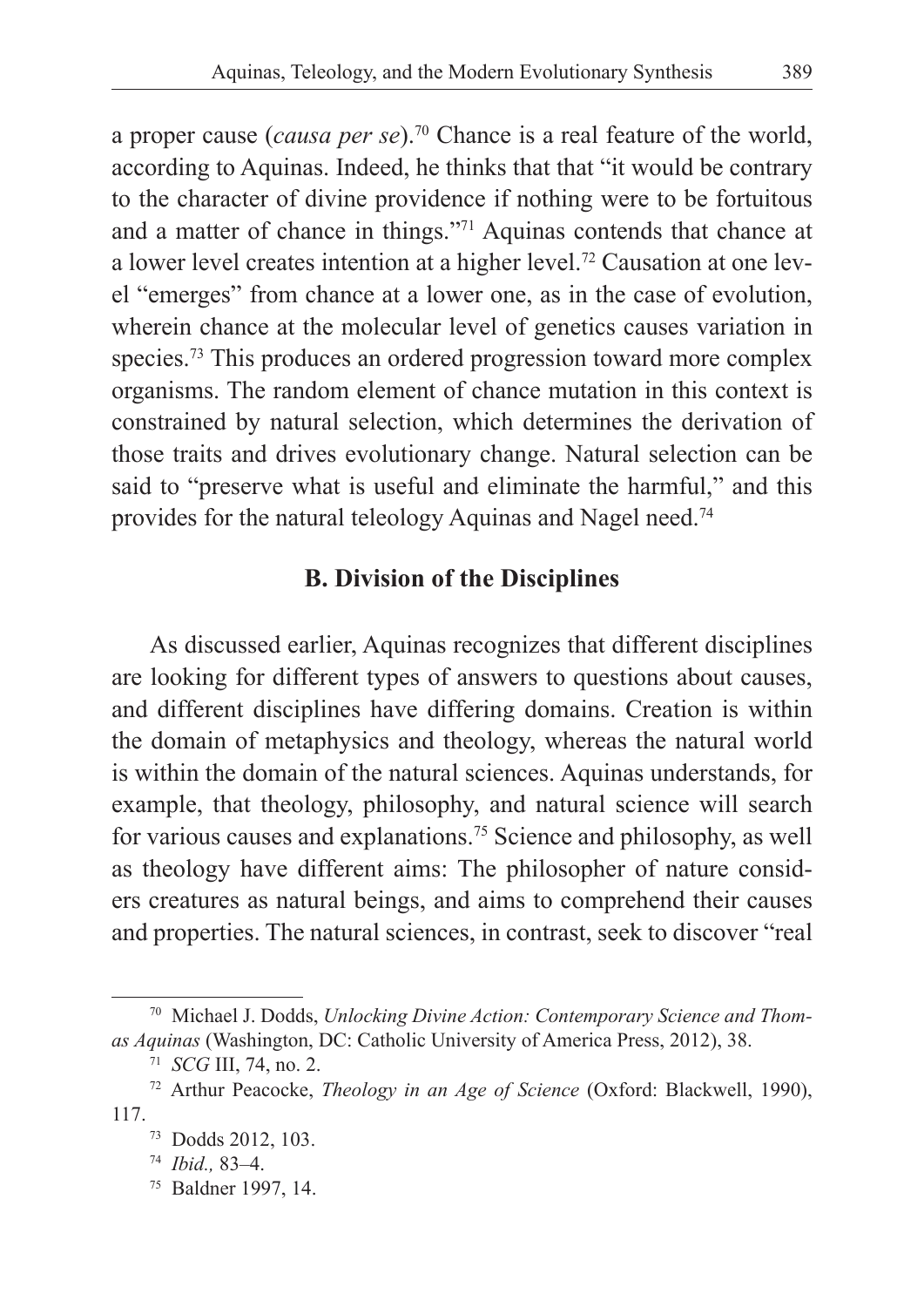causes in the world."76 The theologian attempts to understand creatures by means of the first principle and as aimed at the ultimate end of God.77 Despite all this diversity of domains, there is only one truth, and all disciplines relate to God, regardless their deviating subject matter.

Aquinas finds the apparent conflict between the natural world and the revealed word is due to uncertainty "regarding the nature of creation and natural change."78 He would, seemingly, explain the controversy over teleology in evolution in terms of this confusion. That is, evolution is a kind of change, whereas God's creation is not a kind of change, because change has natural cause or passive potency of some kind.79 Although it is a cause, it is a cause of a different kind than change. Aquinas distinguishes here between causes that are existential and operational. That is, evolution is an operational cause for Homo *sapiens*, while God is their existential, final cause. Aquinas distinguishes between the existence of natural beings and their operations, insomuch as God causes natural beings to exist in such a way that they are the agents of their own operations. In the Thomistic account of creation, God does not work from "outside" of his creation to advance things in the way he proposes. Instead, as the order of everything is from God, this prevents him from having to "intervene" in nature to ensure things proceed according to his general plan.

 God is a cause within nature, but not just *another* cause. Aquinas thinks of causes in regard to creation in two ways: The first is primary (divine), and the second is creaturely, but both are present at all times in creation.<sup>80</sup> God's causation, furthermore, does not reduce the explanatory power of science. $81$  One might contend that ascribing

<sup>76</sup> *ST* 1.105.5 sol.

<sup>77</sup> Baldner 1997, 34.

<sup>78</sup> Tkacz 2008. Section: An Earlier Creation Crisis.

<sup>79</sup> Baldner 1997. p. 44–45.

<sup>80</sup> Harm J. M. J. Goris, *Free Creatures of an Eternal God: Thomas Aquinas on God's Infallible Foreknowledge and Irresistible Will* (Peeters Leuven: Thomas Instituut Te Utrecht, 1996), 304.

<sup>81</sup> Thomas Aquinas, *Quaestiones Disputatae De Potentia Dei.* Translated by the English Dominican Fathers (Westminster, Maryland: The Newman Press, 1952).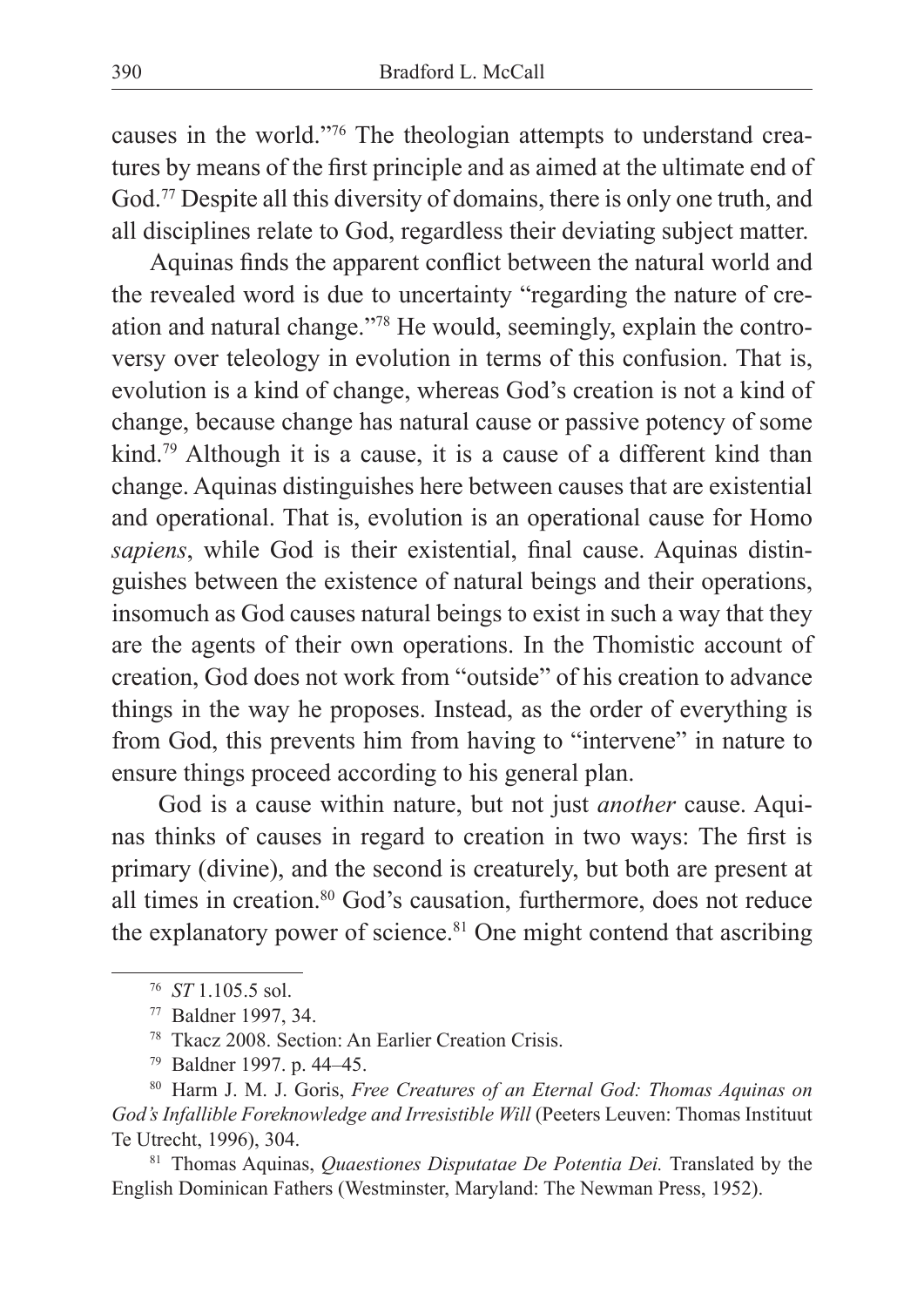a cause to nature correspondingly entails taking that cause from God's power.82 Doing this, however, is confusing the fact of creation with the "order or mode" of natural development within the world.<sup>83</sup> Science often makes claims with theological implications. Misunderstanding in regard to those implications is often the result of the confusion between the types of causes. Science gives a natural explanation, while theology offers teleological explanations.<sup>84</sup>

In response to the tension between disciplines, Aquinas posits two creations: God is transcendent, on the ontological level, which is a different level than the contingent world.116 According to Baldner, Godly creation is original and outside of time, and is the source of all causal connections. Earthly creation, in contrast, is continuous and in time.<sup>85</sup> As there are multiple levels of causation, so there are various levels of creation. Different metaphysical levels of creation involve different metaphysical levels of causation. The first is the most basic, fundamental understanding of creation, which is accessible through reason, and in this regard, no faith is required. The second, which contains all of the first creation, plus revelation, includes ideas that seem unlikely in view of science, which can be known by faith only. An example Aquinas gives is of the temporal finiteness of the universe.<sup>86</sup>

## **VI. Conclusion**

In conclusion, Aquinas interprets Aristotelian naturalism to fit his theological worldview; he accounts for nature by means of natural explanation, and his concept of teleology – which links function to

<sup>82</sup> Baldner 1997, 51.

<sup>83</sup> *ST* I, Q85, A1.

<sup>84</sup> William E. Carroll, "Creation, Evolution, and Thomas Aquinas." *Revue des Questions Scientifique* 171, No. 4 (2000): 319-347. Section: Creation and Evolution in the Contemporary World.

<sup>85</sup> Baldner 1997, 8. 86 *Ibid.,* 7.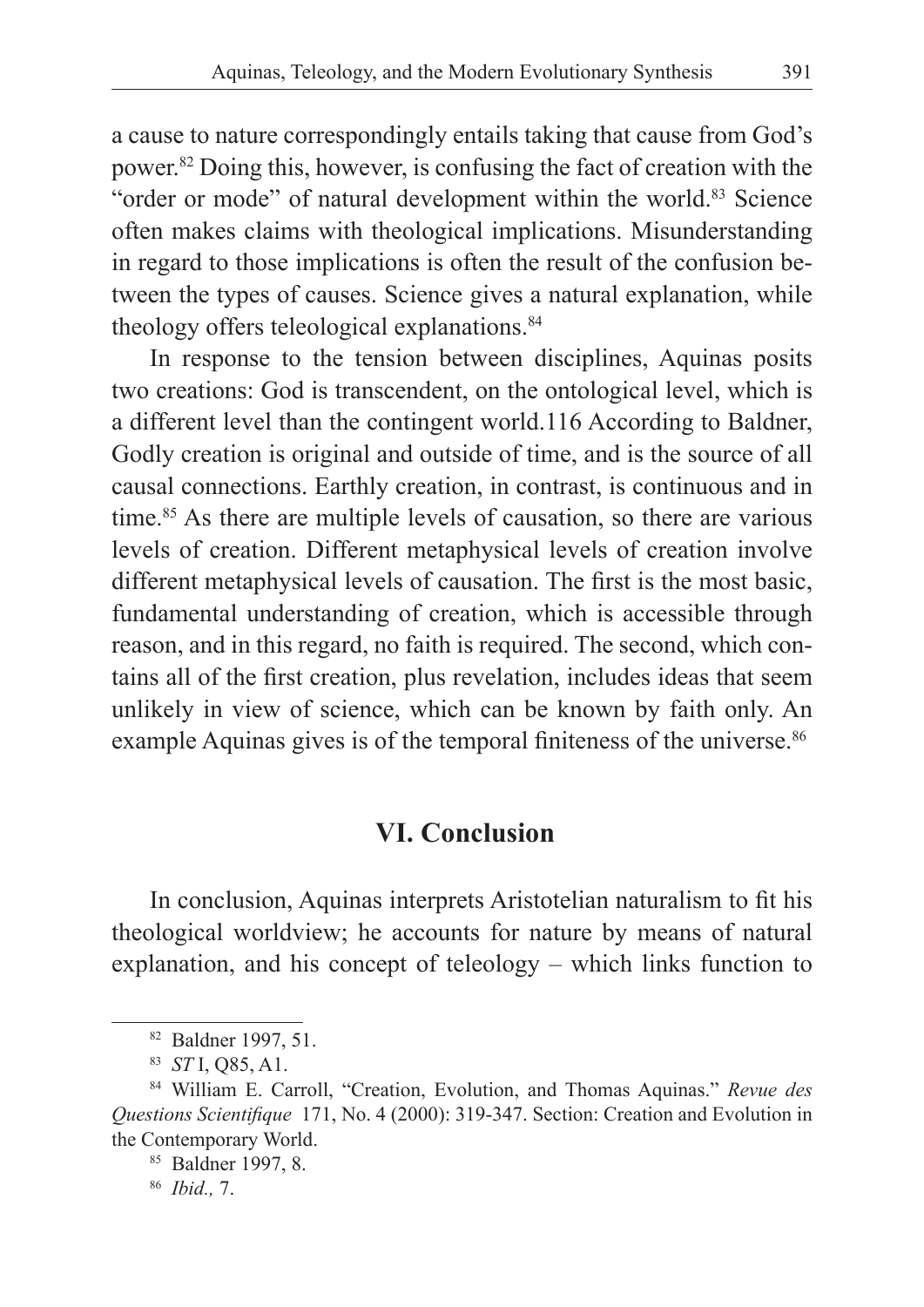operation – contributes to the philosophical understanding of the natural world, including the modern evolutionary synthesis. He is able, for example, to account for randomness in the world without undermining his theology. However, he also posits that immaterial concepts, such as consciousness, exist and offers for them immaterial explanations. An adherent to Thomistic philosophy can indeed accept evolution, and even use Thomistic hylomorphism to explain the evolution of species; however, the ultimate order of existence depends entirely upon the final cause of the universe, which is God. Thomistic philosophy is strong enough to withstand the tension between modern science and theology, and provides philosophical accounts for scientific concepts. Its strengths are unparalleled in that regard.

## **Bibliography:**

- Colin Allen, "Teleological Notions in Biology." *The Stanford Encyclopedia of Philosophy* (Winter 2009 Edition). ed. by Edward N. Zalta. http://plato.stanford.edu/archives/win2009/entries/teleology-biology/. Accessed 10/9/16.
- Thomas Aquinas, Steven Earl Baldner, and William E. Carroll *Aquinas on Creation: Writings on the "Sentences" of Peter Lombard, Book 2, Distinction 1, Question 1* (Toronto: Pontifical Institute of Mediaeval Studies, 1997).
- Thomas Aquinas, "On Natural Science, Mathematics, and Metaphysics." *Expositio super Librum Boethii de Trinitate*, 2. Questions 5–6. *Thomas Aquinas: Selected Philosophical Writings*, trans. by Timothy McDermott (Oxford: Oxford University Press, 1993).
- Thomas Aquinas, *Quaestiones Disputatae de Anima*, trans. by John Patrick Rowan (St. Louis & London: B. Herder Book Co., 1949).
- Thomas Aquinas, *Quaestiones Disputatae De Potentia Dei,* trans. by the English Dominican Fathers (Westminster, Maryland: The Newman Press, 1952)*.*
- Thomas Aquinas, *Quaestiones Quodlibetales,* trans. by Sandra Edwards. Mediaeval Sources in Translation, 27 (Toronto: Pontifical Institute of Mediaeval Studies, 1983).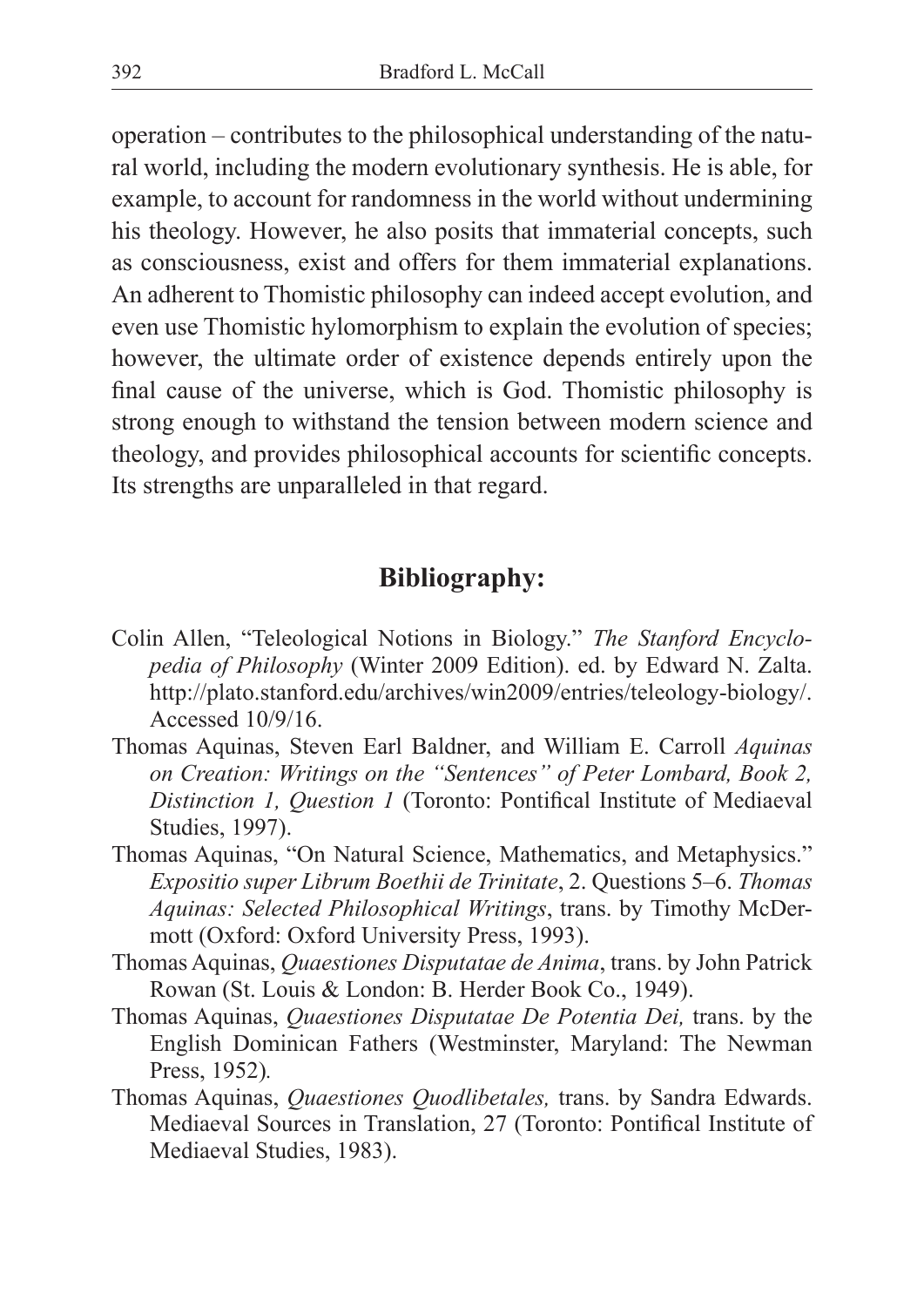- Thomas Aquinas, *Summa Contra Gentiles,* trans. by Anton C. Pegis, James F. Anderson,Vernon J. Bourke, and Charles J. O'Neil (New York: Hanover House, 1955–57).
- Thomas Aquinas, *Summa Theologiae of St. Thomas Aquinas,* trans. by the Fathers of the English Dominican Province (London: Burns Oates & Washbourne, Ltd., 1920).
- Aristotle, *De Anima*, trans. by J. A. Smith. Internet Classics Archive.
- Aristotle, *Physics*, trans. by. R P. Hardie and R. K. Gaye, Internet Classics Archive.
- Francisco J. Ayala, "Teleological Explanations in Evolutionary Biology." *Philosophy of Science,* 37, No. 1 (March 1970): 1–15.
- Olivia Blanchette, *The Perfection of the Universe According to Aquinas: A Teleological Cosmology* (University Park, Pennsylvania: The Pennsylvania State University Press, 1992).
- Jeffrey Brower and Susan Brower-Toland, "Aquinas on Mental Representation." *Philosophical Review* 117 (2008): 193–243.
- William E. Carroll, "Creation, Evolution, and Thomas Aquinas." *Revue des Questions Scientifiques* 171, No. 4 (2000): 319–347.
- S. Marc Cohen, "Aristotle's Metaphysics." *The Stanford Encyclopedia of Philosophy* (Winter 2009 Edition), ed. by Edward N. Zalta. http://plato.stanford.edu/archives/sum2012/entries/aristotle-metaphysics. Accessed 10/7/16.
- Richard Cross, "Dun Scotus and Divine Necessity." In Robert Pasnau, ed., *Oxford Studies in Medieval Philosophy*, Vol. 3 (Oxford: Oxford University Press, 2015), 128–144.
- Daniel C. Dennett, *The Intentional Stance* (Cambridge: The MIT Press, 1987).
- Michael J. Dodds, *Unlocking Divine Action: Contemporary Science and Thomas Aquinas* (Washington, DC: Catholic University of America Press, 2012).
- Edward Feser, *Aquinas* (Oxford: One World Publications, 2009).
- Walter J. Freeman, Consciousness, intentionality and causality. *Journal of Consciousness Studies* 6, Nos. 11–12 (1999): 143–172.
- Walter J. Freeman, Nonlinear Brain Dynamics and Intention according to Aquinas. *Mind and Matter* 6, No. 2 (2008): 207–234.
- Walter J. Freeman, *Societies of Brains: A Study in the Neuroscience of Love and Hate* (Hillsdale, NJ: Lawrence Erlbaum Associates, 1995).
- Etienne Gilson, *From Aristotle to Darwin and Back Again: A Journey in Final Causality, Species, and Evolution*, trans. by John Lyon (Notre Dame: University of Notre Dame Press, 1984).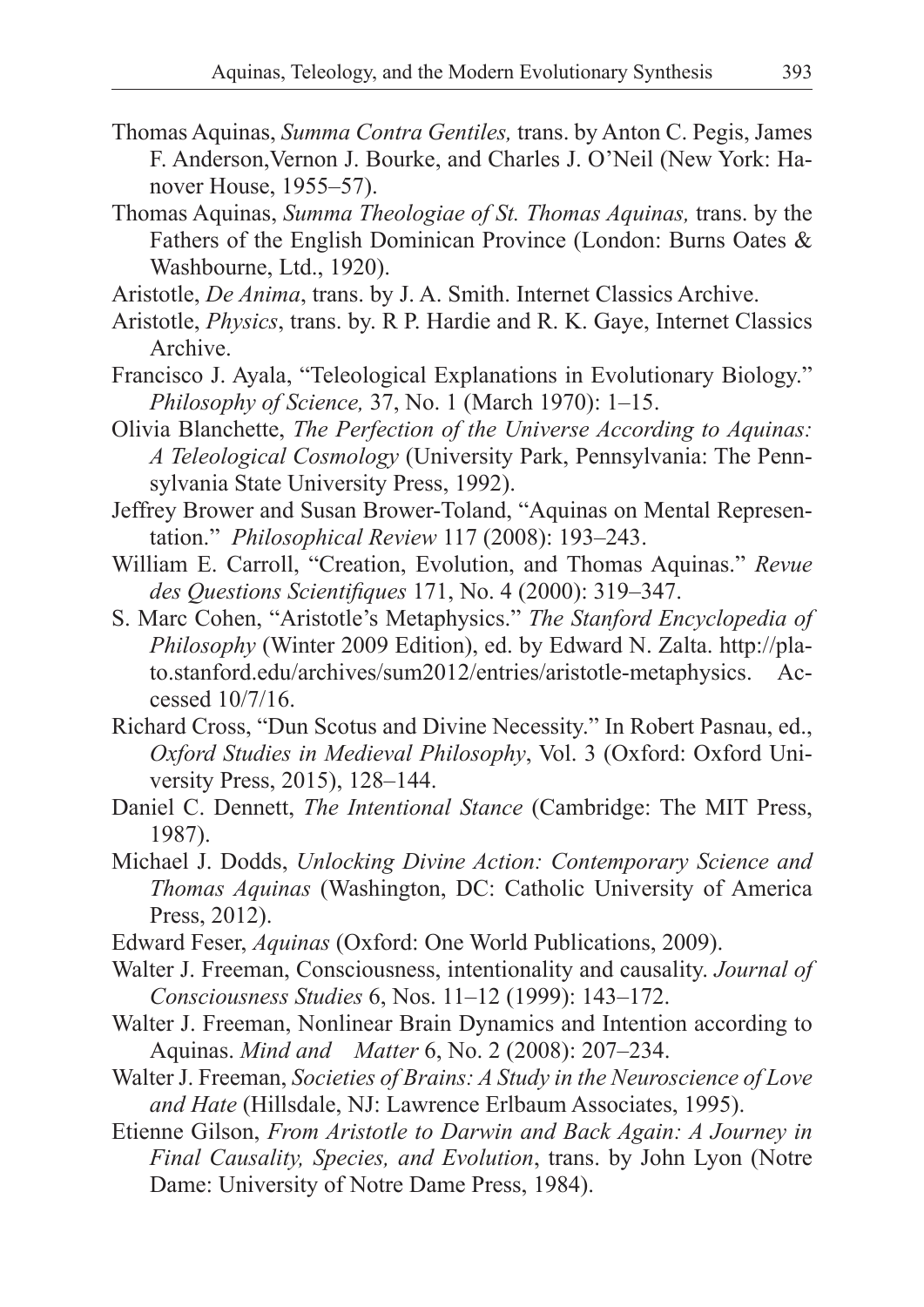- Etienne Gilson, *The Philosopher and Theology.* Cecile Gilson, trans. (New York: Random House, 1962).
- Harm J. M. J. Goris, *Free Creatures of an Eternal God: Thomas Aquinas on God's Infallible Foreknowledge and Irresistible Will* (Peeters Leuven: Thomas Instituut Te Utrecht, 1996).
- Monte Ransome Johnson, *Aristotle on Teleology* (Oxford: Clarendon Press, 2005).
- Helen S. Lang, "Aristotelian Physics: Teleological Procedure in Aristotle, Thomas, and Buridan." *The Review of Metaphysics* 42, No. 3 (1989): 569–591.
- Helen S. Lang, *Aristotle's Physics and Its Medieval Varieties* (SUNY Series in Ancient Greek Philosophy) (New York: SUNY, 1992).
- Ernst Mayr, *What Evolution Is* (New York: Basic Books, 2002). Ernst Mayr, *The Evolutionary Synthesis: Perspectives on the Unification of Biology* (Cambridge, MA: Harvard University Press, 1998).
- Ralph McInerny, and John O'Callaghan, "Saint Thomas Aquinas." *The Stanford Encyclopedia of Philosophy* (Winter 2010 Edition), ed. by Edward N. Zalta. http://plato.stanford.edu/archives/win2010/entries/ aquinas. Accessed 10/6/16.
- Thomas Nagel, *Mind and Cosmos* (Oxford: Oxford University Press, 2012).
- Joseph Owens, "The Teleology of Nature in Aristotle." *The Monist* 52, No. 2 (1968): 159–173.
- Robert Pasnau and Christopher Shields, *The Philosophy of Aquinas* (Boulder, CO: Westview Press, 2004).
- Robert Pasnau, *Thomas Aquinas and Human Nature* (Cambridge: Cambridge University Press, 2002).
- Robert Pasnau, *Theories of Cognition in the Later Middle Ages* (Cambridge: Cambridge University Press, 1997).
- Arthur Peacocke, *Theology in an Age of Science* (Oxford: Blackwell, 1990).
- Dominik Perler, ed. *Ancient and Medieval Theories of Intentionality*  (Leiden: Brill, 2001).
- Alvin Plantinga, "Why Darwinist Materialism is Wrong." *The New Republic.* November 16, 2012. https://newrepublic.com/article/110189/ why-darwinist-materialism-wrong. Accessed 10/8/16.
- John O. Reiss, *Not By Design: Retiring Darwin's Watchmaker* (Berkeley: University of California Press, 2009).